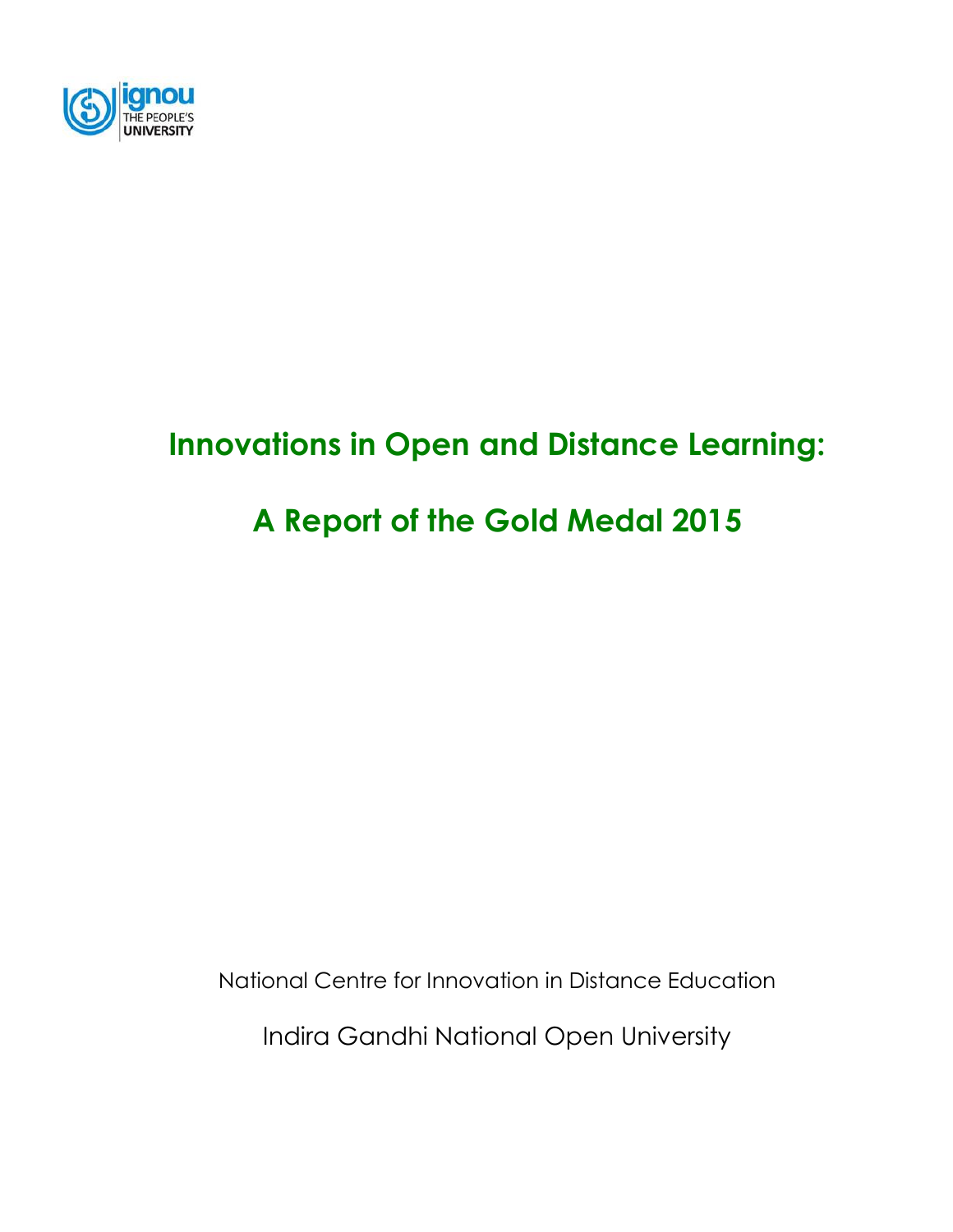Innovations in Open and Distance Learning: A Report of the Gold Medal 2015

*Report prepared by: Dr. Moumita Das and Dr. Jyotsna Dikshit Acknowledgement: Mr. Pawan Kumar and Mr Anil Kumar.*

© Indira Gandhi National Open University, 2016

All rights reserved. No part of this work may be reproduced, stored in a retrieval system, or transmitted, in any form, by mimeograph or any other means, without permission in writing from the Copyright holder.

Published on behalf of Indira Gandhi National Open University, New Delhi by the Director, National Centre for Innovation in Distance Education.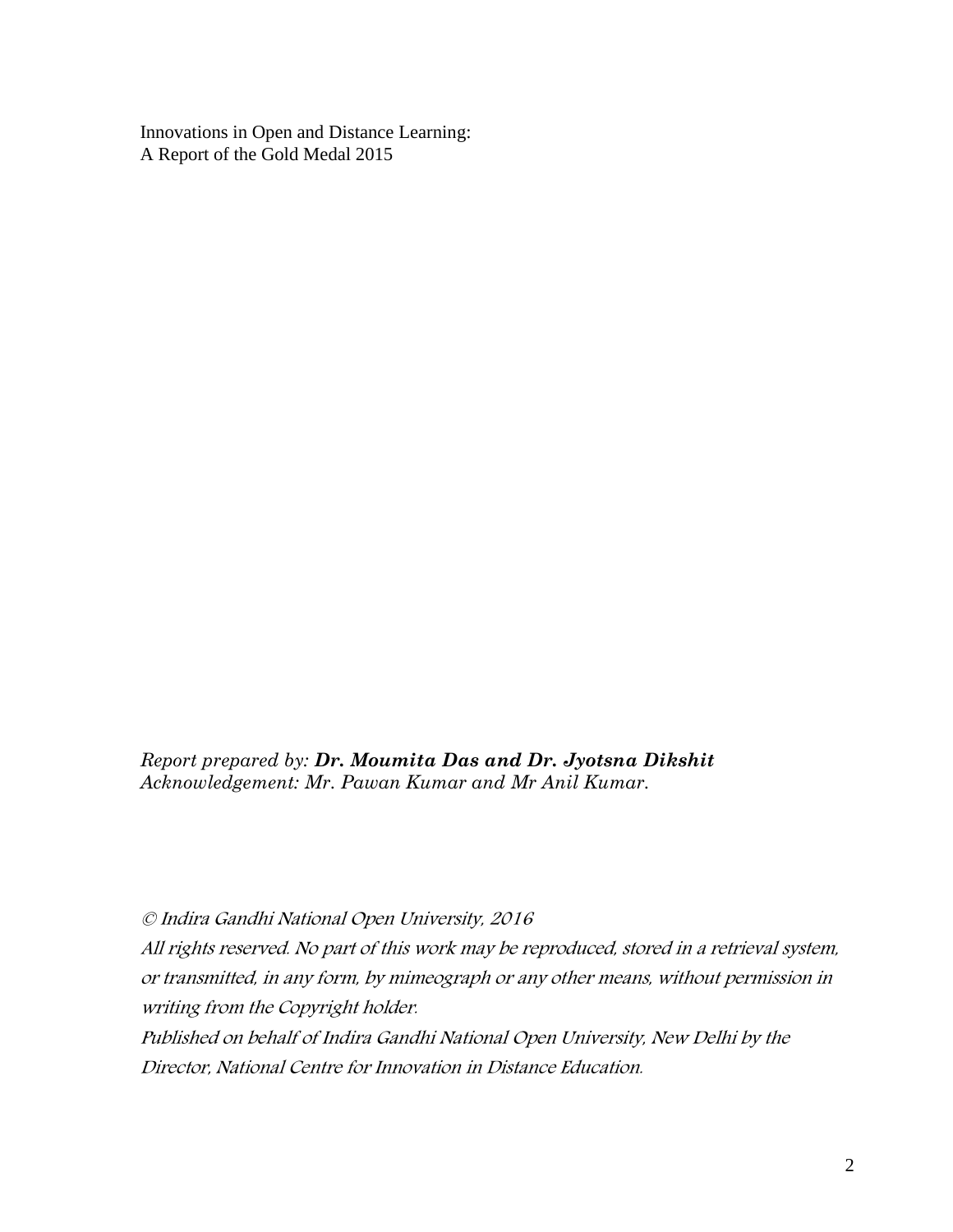### **Contents**

### *Summary*

- 1. Innovations in education and its impact
- 2. Innovations in Open and Distance Learning: A brief overview
- 3. Selected innovations in ODL
	- 3.1 Master of Arts in Women's and Gender Studies: Programme Development
	- 3.2 Teaching Learning Targeted for 21st Century
	- 3.3 Promotion and Student Support Services The Case of Post Graduate Diploma in Urban Planning and Development (PGDUPDL)

| Annexure I   | Proforma                                            |
|--------------|-----------------------------------------------------|
| Annexure II  | List of nominations received with brief information |
| Annexure III | Names and addresses of the Innovators               |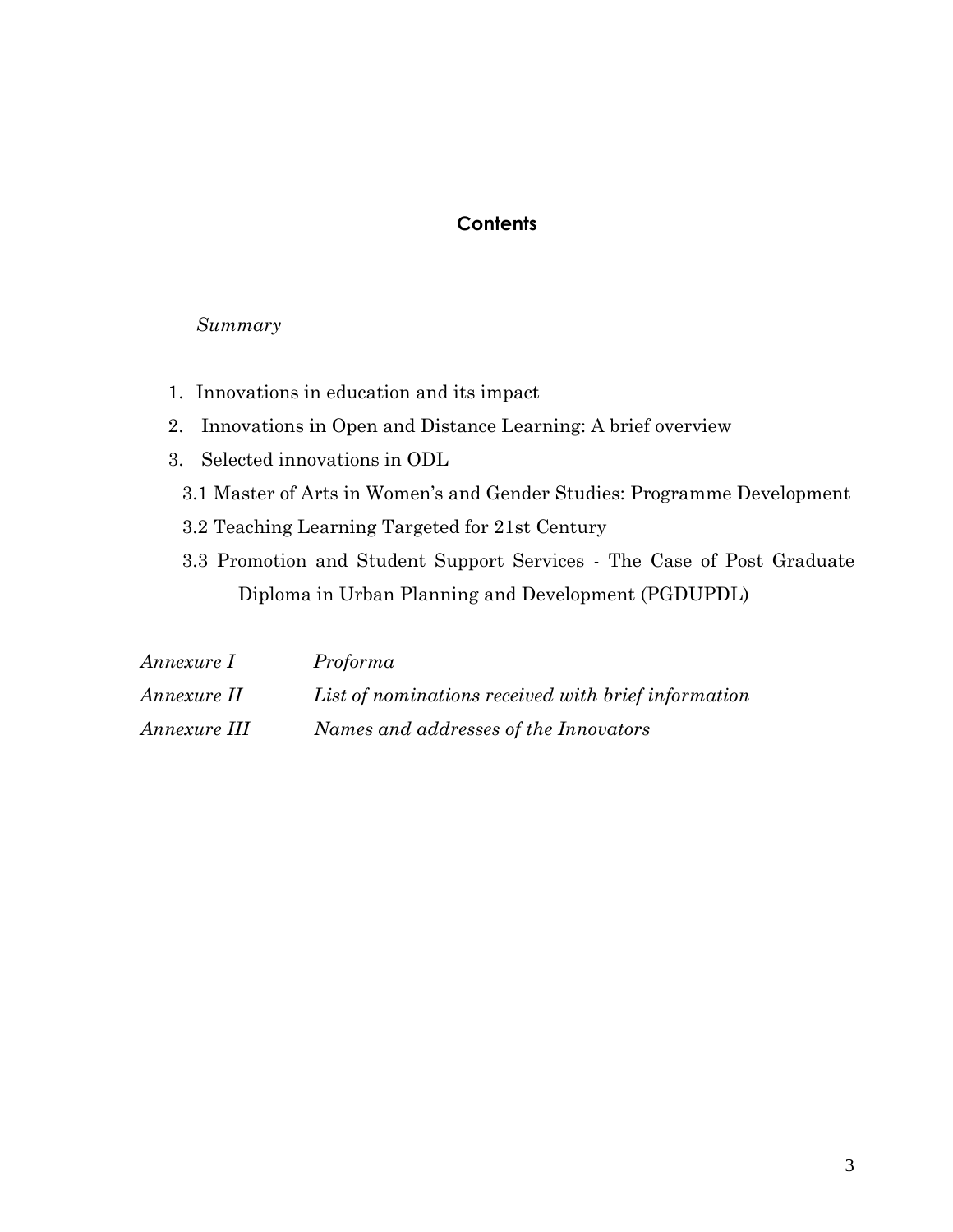### **Summary**

The National Centre for Innovations in Distance Education (NCIDE) at the Indira Gandhi National Open University (IGNOU) is a ground for nurturing bright minds whose ideas are expected to revolutionize the Open and Distance Learning (ODL) system. NCIDE encourages innovations in distance education through collaborations within IGNOU and with other institutes in India and abroad. One of the initiatives by NCIDE to promote and encourage innovations in ODL system has been to award a Gold Medal for the best Innovation, instituted by IGNOU, at the Annual Convocation. NCIDE had called for nominations for the Gold medal (2015) on innovations in ODL system and received eight entries from various staff and faculty of IGNOU. Three entries were short listed through a committee among which one was awarded the Gold Medal for the year 2015. The second entry was awarded the Certificate of Merit by the University. This report presents these innovations in brief and also enlists the other contenders. This effort is expected to encourage the prospective innovators in distance education in the future.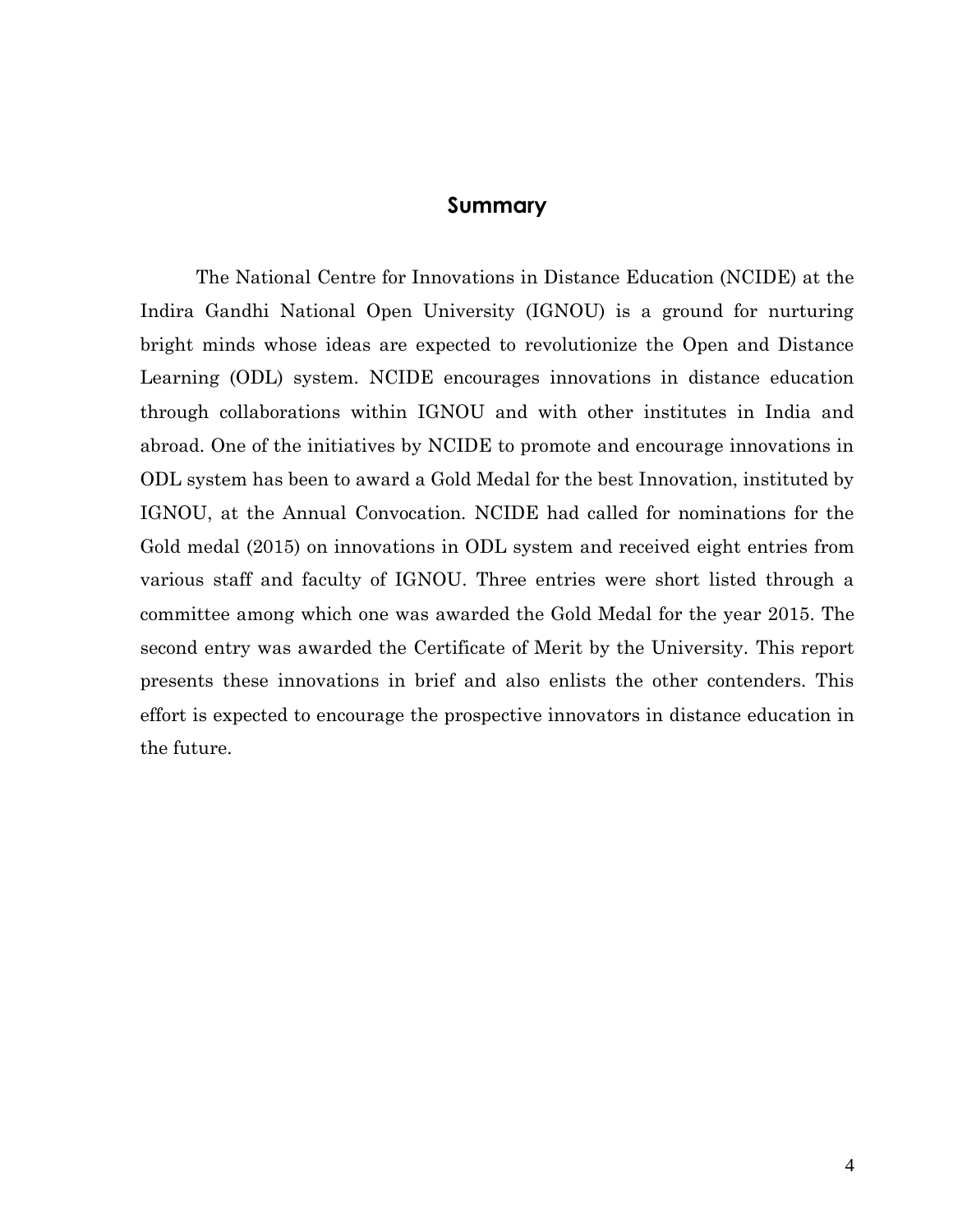### **1. Innovations in education and its impact**

The Indira Gandhi National Open University (IGNOU) is a pioneer in Open and Distance Learning in India and is among the prime educational institutions in the country. It has crossed the national boundaries, providing higher education and assisting other developing countries in this regard. IGNOU strives to provide cost-effective and quality education to all sections of the society, including those living in remote and far-flung areas through the Open and Distance Learning (ODL) system. The infrastructure of IGNOU comprises various systems such as Schools, Divisions, Centres<sup>1</sup>, Regional Centres<sup>2</sup>, and Study Centres in India<sup>3</sup> and abroad4. Each system of this huge infrastructure has a very important role to play in devising new and innovative solutions to provide quality, cost effective and user-friendly services to the learners through the distance mode.

The ODL system has shown a tremendous growth during the past few decades due to its unique feature of being a user-friendly system. In this system, the students are free to learn at their own pace and convenience while being away from the institution. This uniqueness and the ease of gaining knowledge have a pivotal role to play in facilitating today's emerging knowledge society. In this new society, knowledge is the primary production resource. The knowledge society is powered by the ability to create and maintain the knowledge infrastructure, develop knowledge workers and enhance their productivity through creation, growth and exploitation of knowledge. Knowledge is converted into wealth for social good through the process of innovation. Innovations are carried out through an innovation system. Recognizing the need for such an innovation system in the ODL system, IGNOU established the National Centre for Innovation in Distance Education (NCIDE).

The NCIDE is an innovation system, which is a ground for nurturing bright minds whose ideas are expected to revolutionize the ODL system. The aim of the

 $\overline{a}$ 

<sup>&</sup>lt;sup>1</sup> Total number of Schools/Divisions/Centres/Units/Consortium/Chairs= 53

 $2$  Total number of Regional Centres = 67

 $3 \text{ Total number of Study Centers in India} = 2981$ 

<sup>&</sup>lt;sup>4</sup> Total number of Overseas Study Centres= 09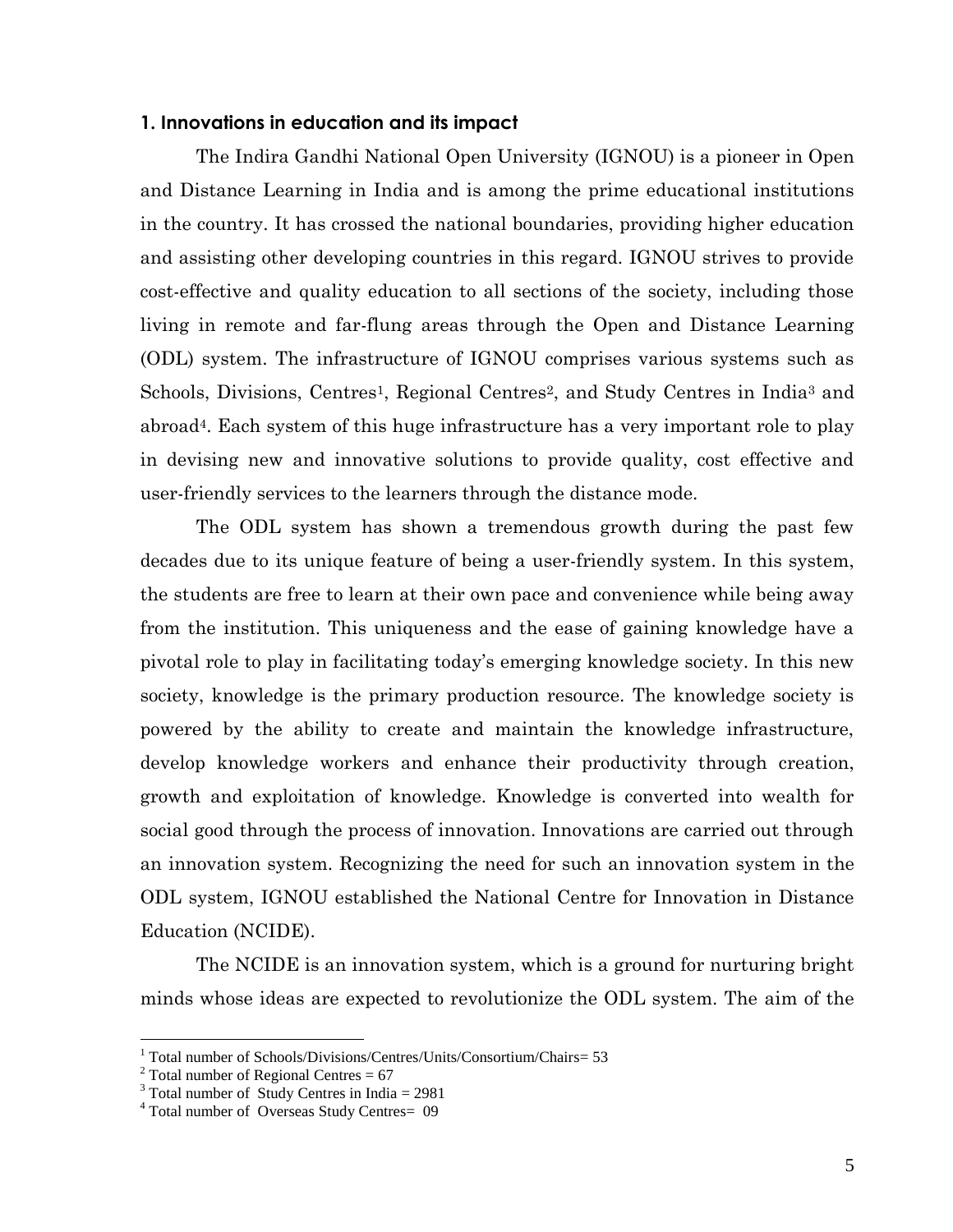Centre is to develop a culture of constant search for new innovative solutions towards IGNOU's mission of seamless education, cost efficiency and borderless access to quality education. NCIDE promotes, develops and pilots innovations in all aspects of the ODL system and works through the build-operate-transfer (BOT) mechanism. It provides intellectual and technological support to the stakeholders for the growth and development of the ODL system. It acts as a resource centre for prototype development that ensures quality assurance, cost- and learner-related effectiveness, and system efficiency. Over the past ten years, the Centre has developed several innovative solutions in the fields of learning and student support. Some of these prototypes include the following:

- 1. Interactive Multimedia enabled IMNCI Package for Health Professionals
- 2. Online Package on IMNCI
- 3. On-Demand Examination System
- 4. Mobilets: Mobile enabled learning
- 5. Bilingual DVD enabled and Mobile Supported IMNCI Training package for Health Workers
- 6. Winex Software for Instant Generation of Question Papers
- 7. Virtual Training Lounge

The details of these are available on the NCIDE, IGNOU website.

NCIDE encourages innovations in distance education through collaborations within IGNOU and with other institutes in India and abroad. NCIDE has closely worked with Vigyan Prasar, Department of Science and Technology, Govt. of India, and UNICEF on innovative projects, such as Science Olympiad and IMNCI package for health professionals, respectively.

The very first initiative by NCIDE is to promote and encourage innovations in ODL system. Recognising this initiative, a Gold Medal for Innovations has been instituted by IGNOU, to be awarded at the Annual Convocation. The Centre has developed an online database and management system for the innovations and ideas collected in the past ten years. This effort is named Navdharana and is available on the NCIDE, IGNOU website.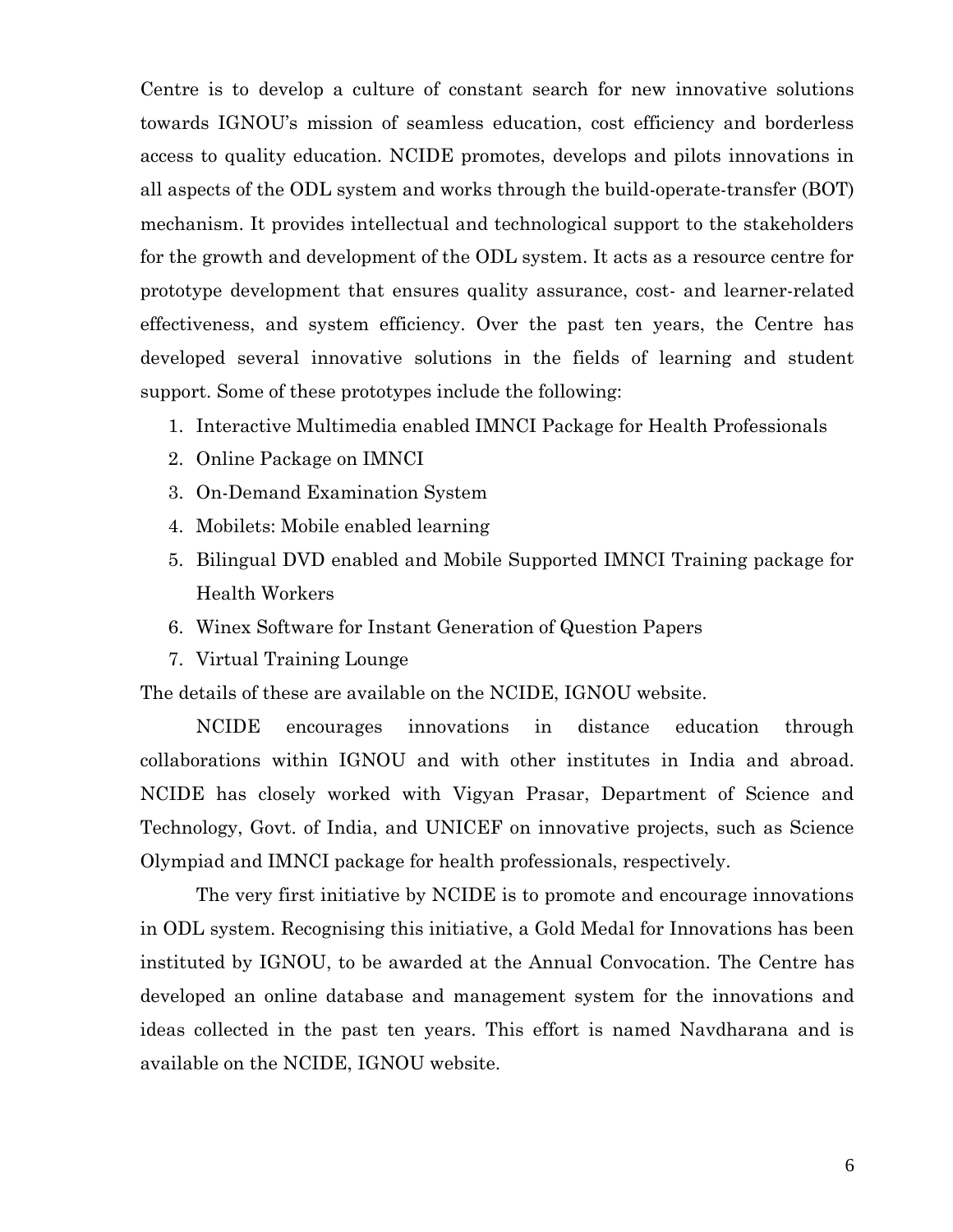Today almost half of the students enrolled in higher education are receiving education through the distance mode, i.e. through the open universities or though the correspondence courses of traditional universities. However issues of brand equity of distance education (acceptability of students for higher degrees and suitable employment) persist. There is also an unprecedented opportunity with regard to open courseware. There have already been great developments with regard to the broadband and internet infrastructure needed to facilitate the spread of open courseware. This needs to be further developed in the country. Also in the wake of the UN Millenium Development Goals that emphasize on education for sustainable development, there is a need and demand for innovative programmes and courseware that would meet the requirements of diverse communities of the country. Further a repository of such material could be developed by national experts for use across institutions.

The success of the ODL system depends upon the organization which innovates. A concerted study of the system and its working is required which should be followed by introducing innovations and changes in the policies. Then only the innovation would be successful.

### **2. Innovations in Open and Distance Learning: A brief overview**

.

Innovations are required to increase the efficiency of an existing system. The word innovation is derived from the Latin word *innovare,* which means 'renew' or 'alter'. Innovation is the first attempt to carry out a new idea or invention into practice. In simple language we may say that innovation is the successful implementation of creative ideas within an organization or system. In this view, the creativity of an individual is the starting point for innovation. Broadly, an action can be identified as an innovation if it is new and useful to the system; increases the efficiency of the system; is cost effective; is compatible/adaptable with other similar systems.

The ODL system is a huge and diverse system that carries out diverse functions. Accordingly, the areas of innovation are also diverse. Broadly, NCIDE,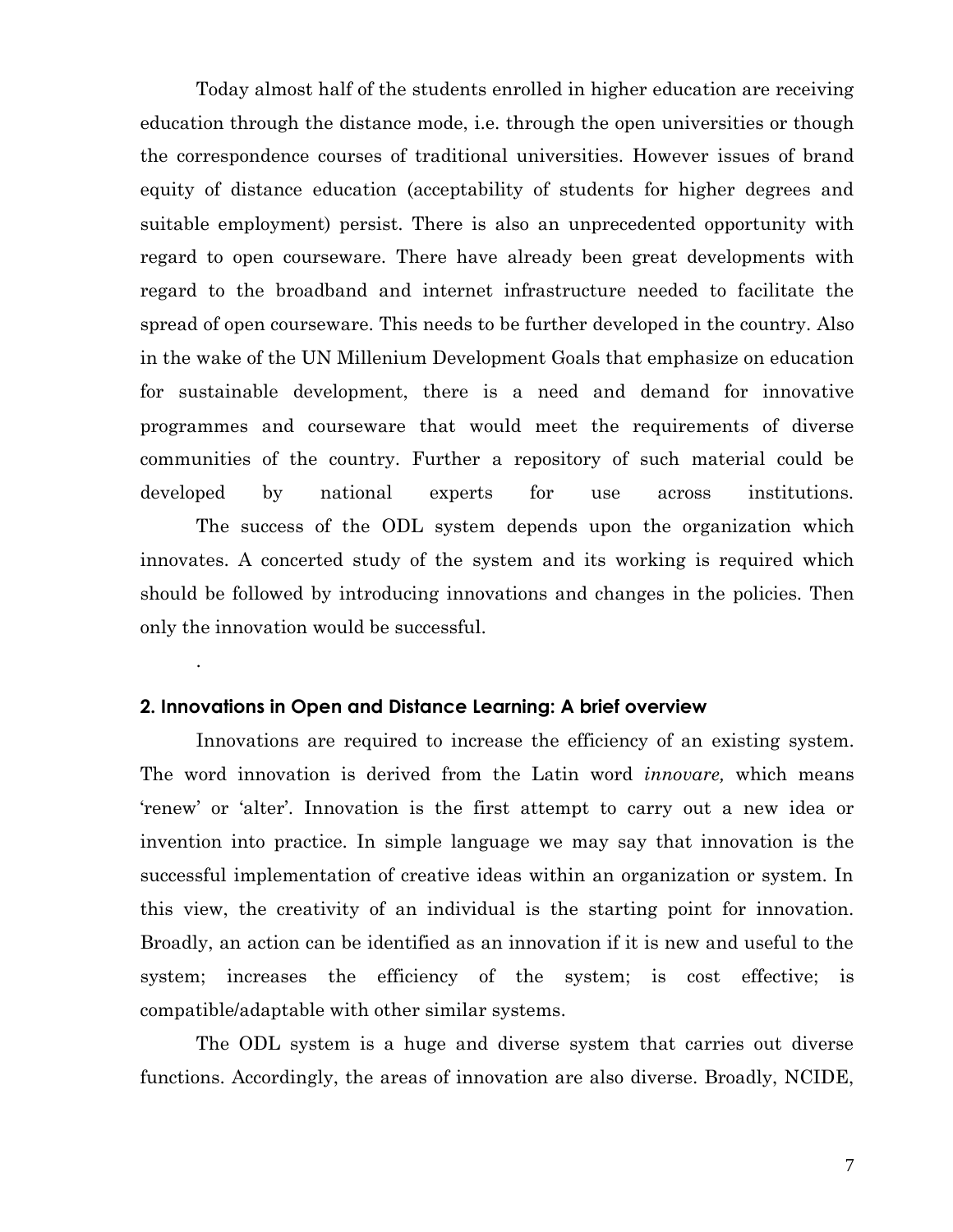for the documentation and dissemination purpose has categorized these into the following:

### **a. Innovative Practices in Programme Development:**

A Programme forms the core of the ODL system. It refers to either a certificate, diploma or degree programme that consists of a few courses (the number of which differs from programme to programme). Example: MBA programme, BDP programme, PGDDE programme, etc. The main component of a programme comprises instructional design. The programmes considered innovative should contain new content which includes contemporary development issues, e.g. programmes and courses on any social problem, such as HIV /AIDS, Gender Development Studies, Family Education, Dengue; or special education programmes for establishing a model operating system to cater to the emerging knowledge society in the cybernetic age. Programmes that are designed to innovatively promote Indian culture, constitutional laws, clean environment, etc., are also considered.

Several innovative programmes have been offered by different open and distance learning universities across the world including gardening, child labour eradication, personality development, museum studies, life coping skills, horticulture, natural resource management, vocational skills, mushroom cultivation, water treatment, and sustainable community development. These programmes encourage capacity building and impart knowledge to a lay person. Various other innovative programmes on special education such as parent education, parenting skills, child psychology, school phobia, school psychology, sex education and information, staff development, aromatherapy, reiki etc. are offered all over the world in traditional mode. These can be offered in India through the ODL system.

#### **b. Instructional Design and Delivery Mechanism**

Instructional design is the special design of the instructions to the learners (study material) of the ODL system. The instruction is learner-centric instead of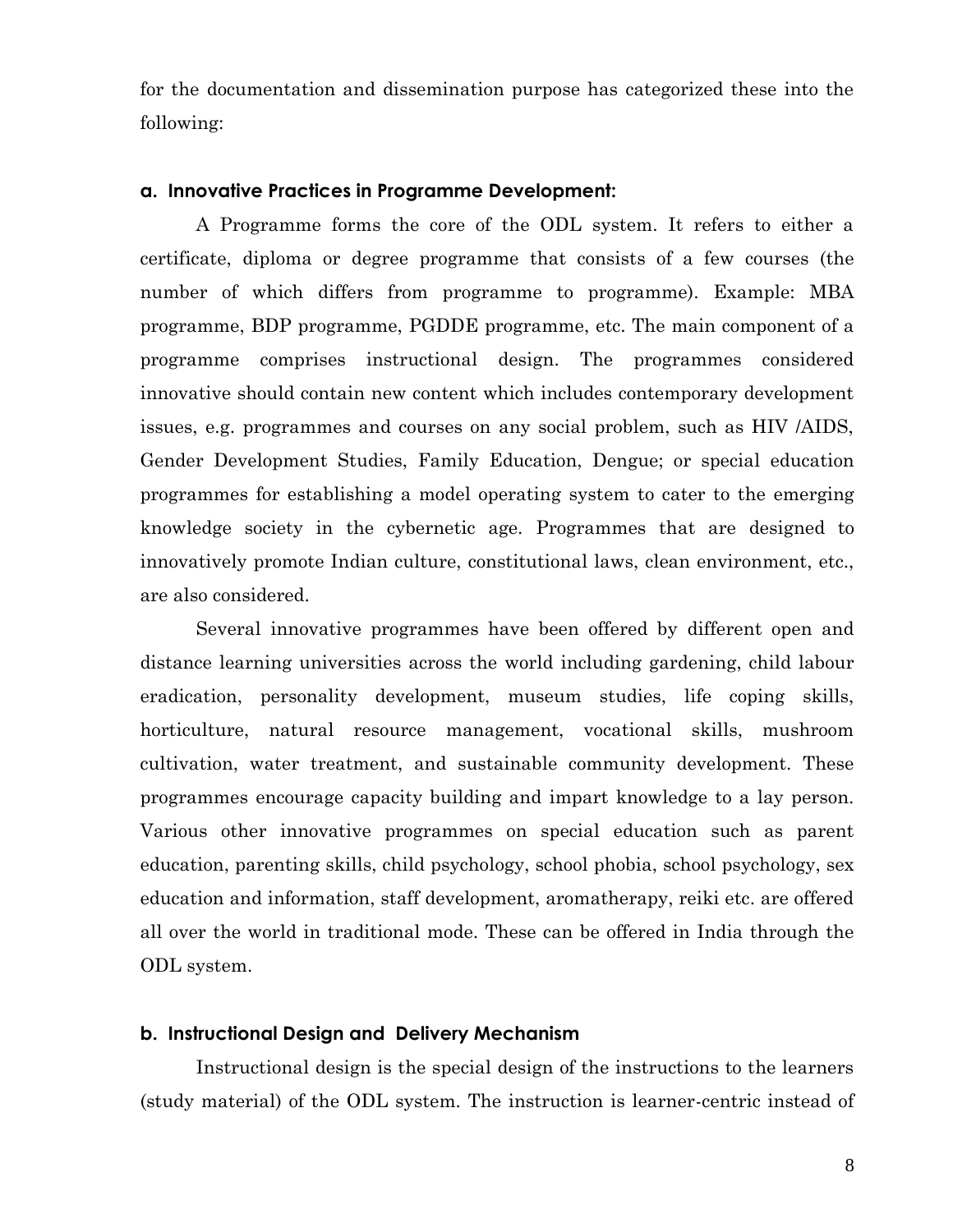teacher-centric and has features that the learner easily understands. It is designed in such a way so as to cater to learners with a wide range of qualifications and learning abilities. It is designed in the form of printed and nonprinted self-reading material where instructions, pictorial depictions, several languages, interactive dialogues and stories etc., are used liberally.

The delivery of the instructional material is done through the print, and multimedia using the Information and Communication Technology (ICT) tools. Today ICT touches all parts of life including education. The impact of ICT in education can be felt strongly by observing the uses of multiple media in teaching using ICT tools. These ICT tools support the predominant print media being used by the ODL system. The current multiple media being used by the ODL system includes audio and video cassette tapes, CD-ROM, interactive radio, television, teleconferencing, video-conferencing online teaching through multimedia and recently, instruction delivery through iPods.

Another important ICT tool -the mobile is showing good promise as a means of instructional delivery to the ODL learner. Mobile learning aims to make the learning process more flexible, accessible and personalized. Mobile learning is about exploring new ways to use mobile environments to improve access to information for the learners who want to update their knowledge continuously to satisfy the everyday demands of their jobs.

The ICT tools are also expected to help teachers in finding solutions to learning problems by providing them with new instruments for the analysis and continuous monitoring of students learning processes.

### **c. Innovations in Learner Support**

The life cycle of a learner in the University starts with the pre-admission process where the learner explores the various options available to her for pursuing higher studies in the University. This step is followed by the actual admission process that involves a variety of options, such as walk-in-admission, online admission or through entrance tests. After the admission is over, the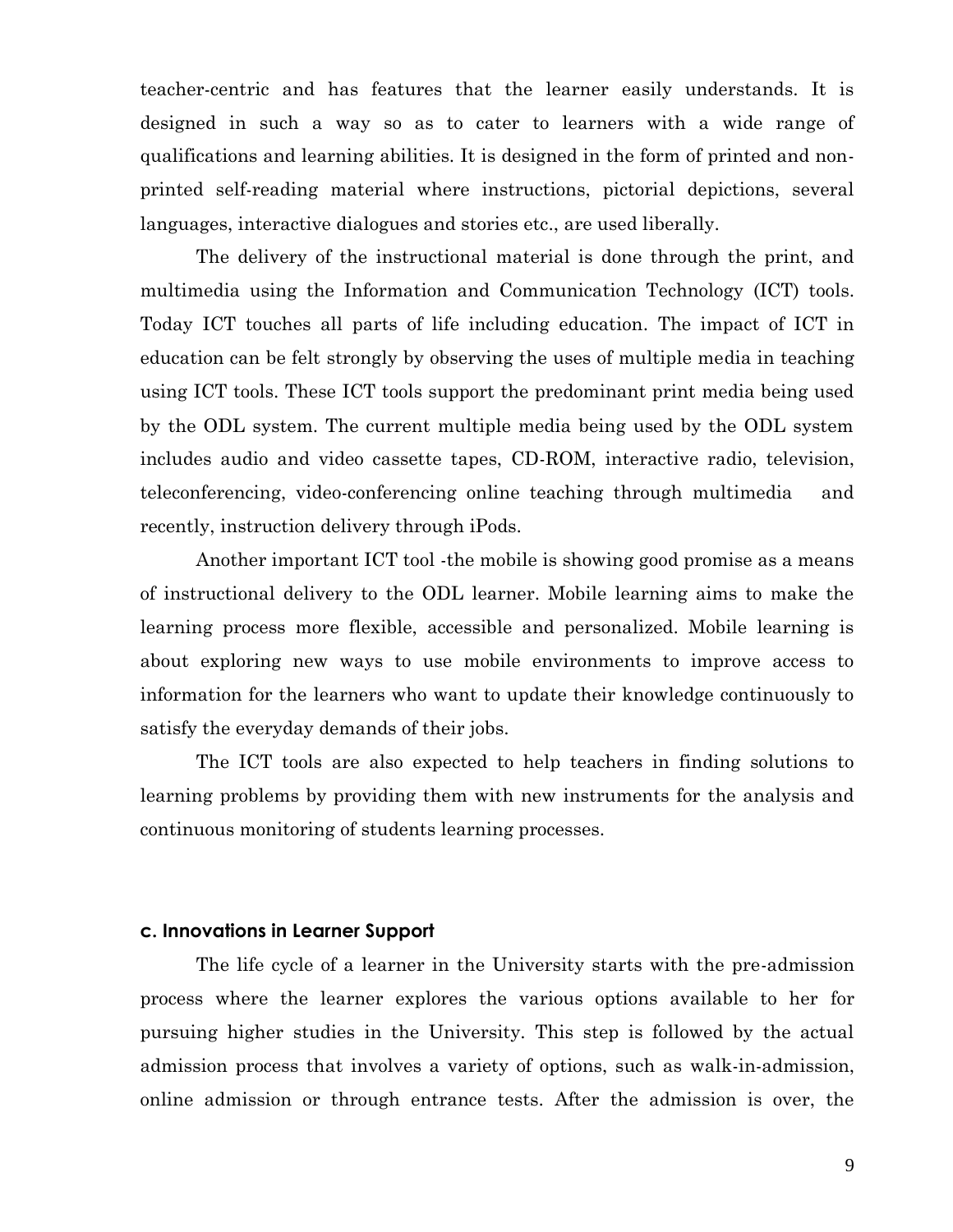learner is assigned a study centre where s/he has to go for orientation. Thereafter, the study material is dispatched to the student and the learner begins his studies. During the course of the study, her/his learning is supported through contact classes in the study centres; through ICT tools, such as audio, video CDs, teleconferencing and IGNOU YouTube; through assignments and project work etc., and through laboratory support. The next step is the examination, which is held twice a year. The learner has the flexibility to chose the courses in which s/he wishes to appear. The next step is the declaration of the results and issue of grade cards. The final step is the award of the degree. All these steps involve complex processes at the University end, which is closely coordinated with the needs of the learner. These processes require constant innovation to be able to manage the learner support system efficiently. There is much scope of innovation in the area as the learner support system is overloaded and slow owing to several factors. Any new practice that helps the students to facilitate their studies is considered an innovation under this category.

The use of ICT tools are needed in student support solutions such as online student registration, online programme delivery, online evaluation of assignments and project reports, online examination, online availability of results. An innovative practice that is useful and effective; and also has the characteristic of user-friendliness and cost effectiveness, or an innovative application of technology and idea in learner support has been considered as an innovation in this category.

### **d. Innovations in Examination and Evaluation**

Evaluation of students in ODL system becomes critical since student is not present physically in front of teachers/evaluators as in case of traditional teaching/evaluating mode. The student in ODL system is generally evaluated by providing self assessment questions in the course book itself, questions at the end of each unit, multiple choice questions, projects, assignments and lastly through term end examination (TEE). Any innovative method or practice that contributes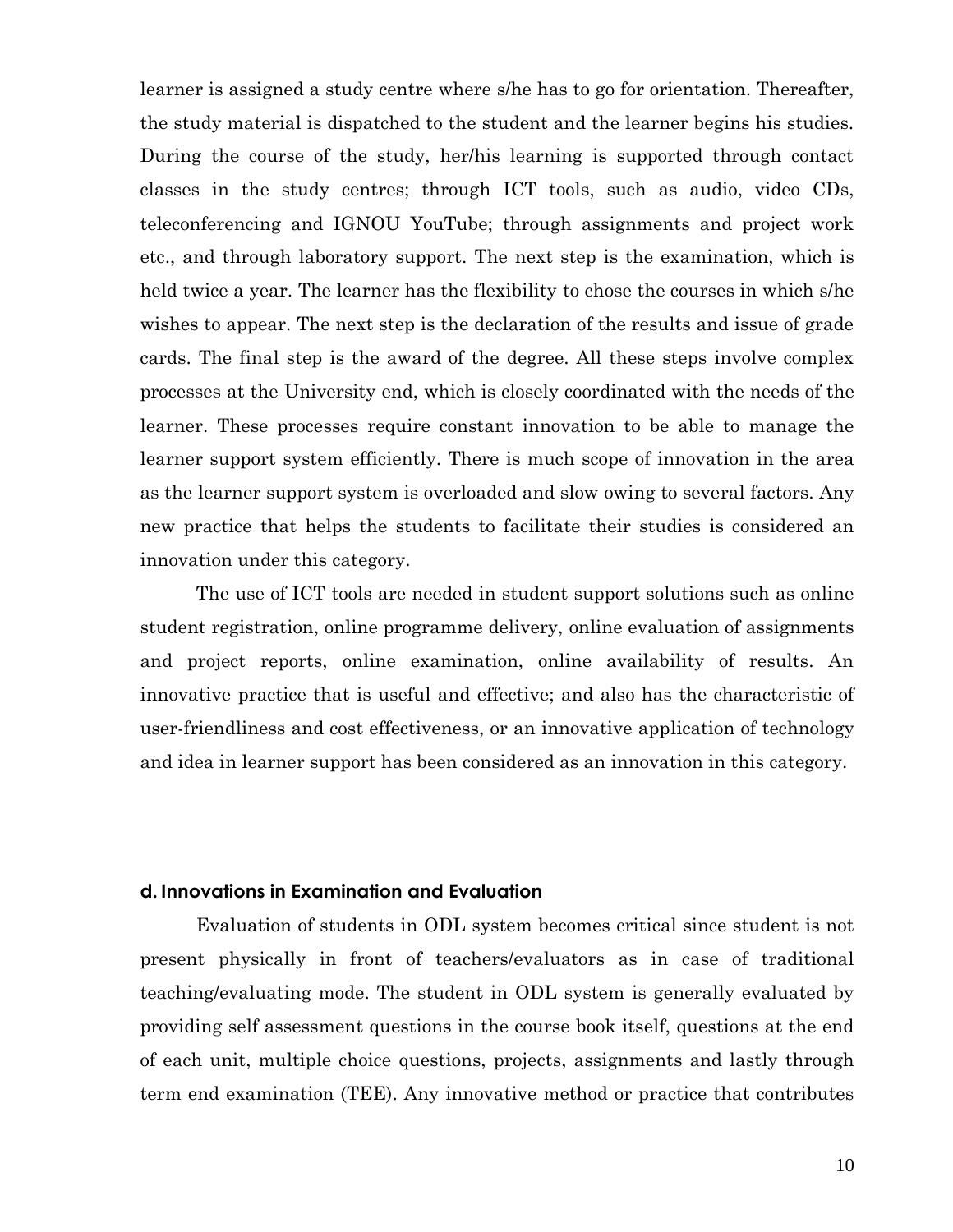to the efficiency of the evaluation system is considered an innovation under this category.

### **e. Innovations Supporting Convergence of Systems**

Innovations supporting convergence of systems include creation of intelligent solutions to address credit transfers, exemptions, transfer, recognition of prior learning, or to consider and approve the grade point average (GPA) to percentage conversion (PC) across the programmes of the University etc.

### **f. Monitoring and feedback**

Quality management plays a key role in developing and maintaining quality in distance education institutes. It deals with the quality of the learning experience and the support services. It helps to ensure the completion rates of studies and diminishes dropout figures and results in satisfied students who may in the future be willing to start new studies. Benchmarking is one form of monitoring and measurement used in quality management. Benchmarking is being highly used in educational organizations to evaluate various aspects of the teaching-learning processes in relation to best practice or innovations. It provides new methods, ideas and tools to improve the effectiveness of the organization. A practice that has markedly improved the quality of the ODL system is considered an innovation under this category.

# **3.1 Gold Medal 2015: Master of Arts in Women's and Gender Studies: Programme Development**

| Prof. Anu Aneja, Dr. Nilima Srivastava                                         |  |
|--------------------------------------------------------------------------------|--|
| Dr. Himadri Roy, Dr. Smita M Patil and Dr. Sunita Dhal<br><b>Team Members:</b> |  |
| School of Gender Development Studies (SOGDS),                                  |  |
| <b>IGNOU</b>                                                                   |  |
|                                                                                |  |

**Area of Innovation**: Programme Development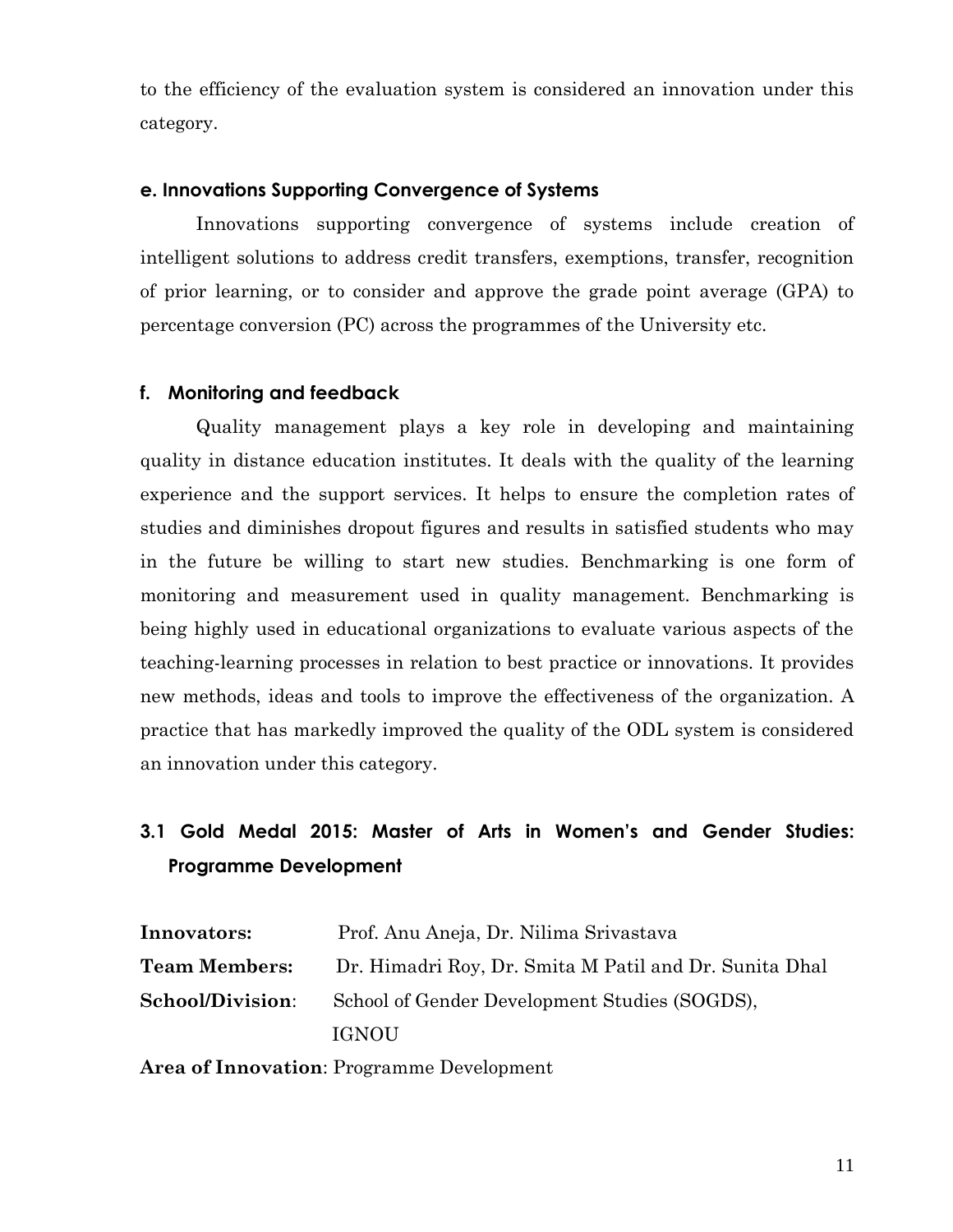### **Description of the Innovation**

Master of Arts in Women's and Gender Studies (MAWGS) is a pioneer academic programme which addresses the concerns raised by the proponents of both Women's Studies and Gender Studies. The programme aims at providing comprehensive knowledge with the help of concepts, theories and study of sociocultural, politico-economic factors and psychoanalysis by questioning gender relations, their impact on women and men, thereby opening up vistas of cultural transformation in society. This programme weaves in international perspectives and contextualizes them to Indian scenario. The Women's and Gender Studies (WGS) is offered as a generic programme internationally, but to have a wider learner base and to offer learners the possibility of in depth study, two specializations were created in 2nd year of MAWGS. Thus, offering specialization is another novel attempt which has not been found in the curricula of WGS world over.

Another pioneering effort has been the WGS Online Interactive Forum to provide additional web based support to the learners of the MAGWS programme by creating of an interactive platform for direct interface with the faculty (Programme and Course coordinators). This web based online forum addresses their queries and concerns, provide additional inputs, updates and allow peer learning, bridging barriers of distance, time, and geography. For Programme Coordinators, it is a mechanism to assess efficacy of the self learning material (SLM), learners' understanding of the same and inculcate critiquing of factors/forces responsible for subordination and marginalization of women and men in society.

The features of the MAWGS programme are presented below (Fig 1.):

- The SLM is made visually rich by adding pictures, paintings and weblinks to facilitate understanding of complex theories and the critique of the text in question.
- Cover designs also convey the objectives of the course that learners intend to read.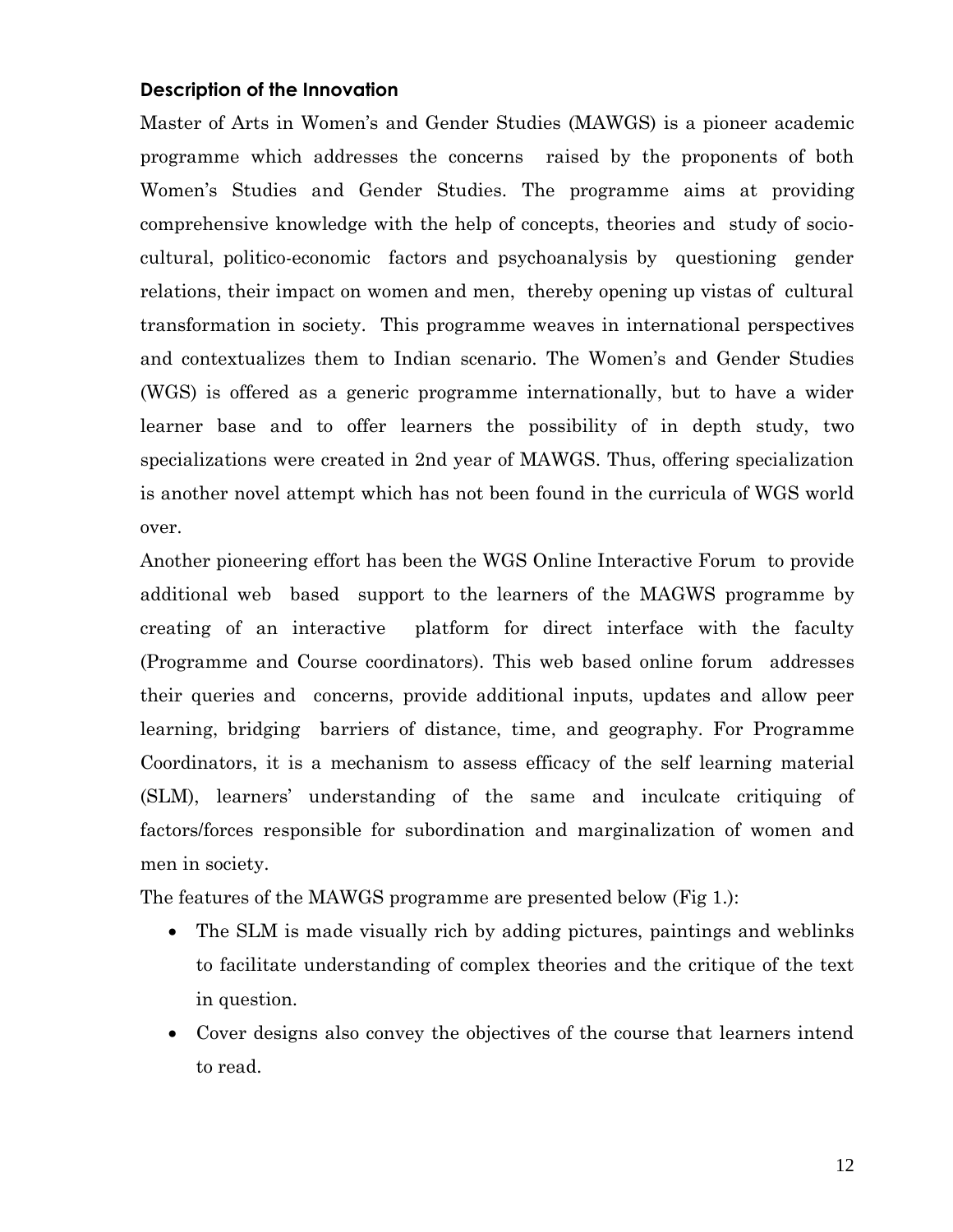- Assignments have questions that need learners to read up newspaper articles and youtube uploads to answer questions.
- Additional reading provided for when learners ask for it.



**Figure 1. The cover page of the Master of Arts Women and Gender Studies Self Learning Material.**

### **Technological Features of the Innovation**

The WGS Online Interactive Forum is a totally technology based initiative with the following features (Fig. 2.):

- On line interactive web based educational portal.
- Open to only registered learners of MAWGS.
- Open source (free for users) of providing and receiving additional educational inputs.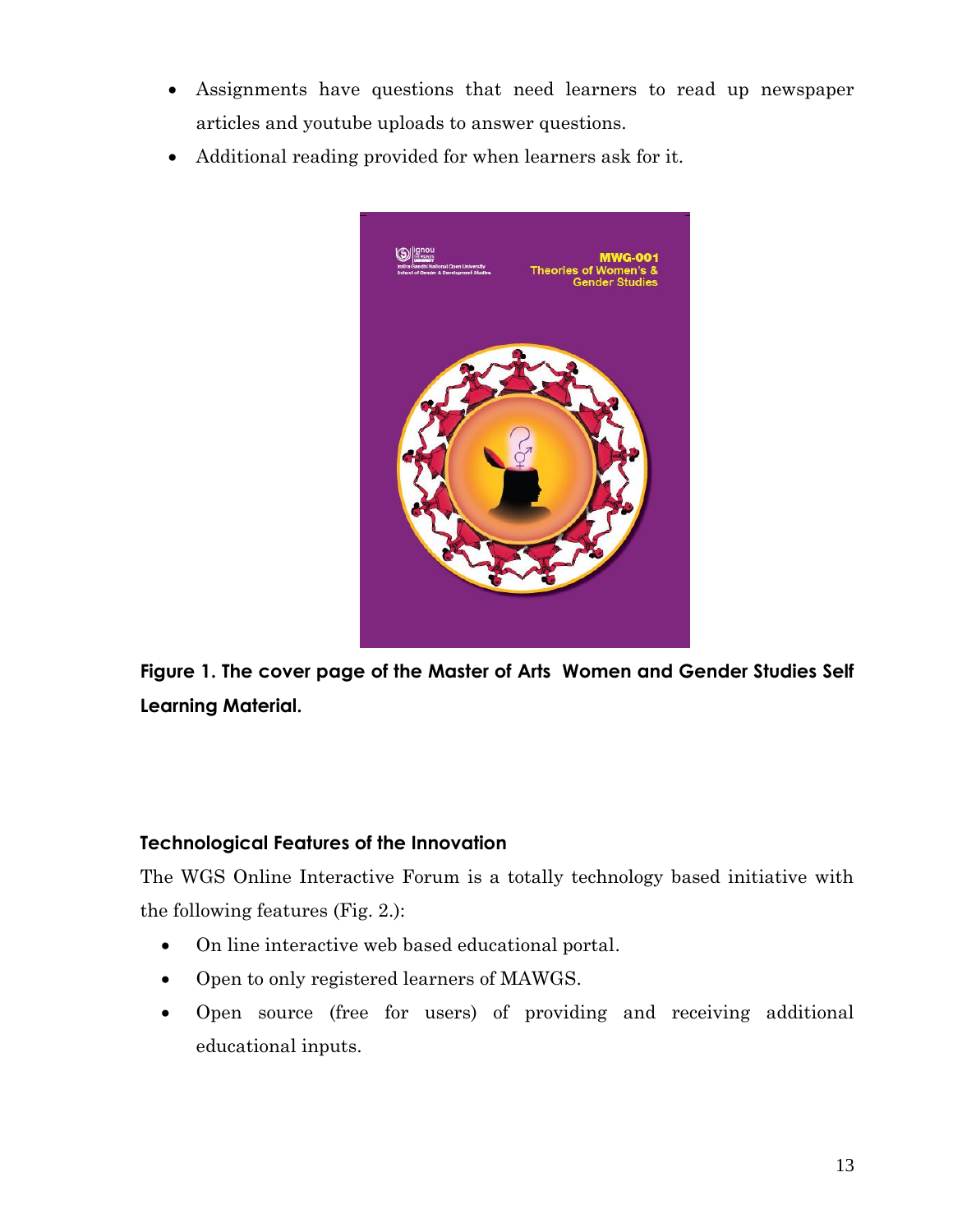- Attractive, innovatively designed web pages based on School's colour code along with imaginative use of cover page of MAWGS study material.
- Moderators (Programme and Course co-ordinators) manage interaction and can regulate the same too.
- Flashing announcements for immediate attention of users.
- 'Unread' posts denoted by a red icon and 'read' ones in green.
- Template layout is interactive and compatible with laptop, mobile and desktops.

| Wgsforum.ignouonline.ac.in/wgsforum/ucp.php<br>C<br>$\leftarrow$<br>ಾ  |                                                                          |                                                                                                                                                                                                                                                                                                                                                     |                  | $\frac{1}{2}$ = |
|------------------------------------------------------------------------|--------------------------------------------------------------------------|-----------------------------------------------------------------------------------------------------------------------------------------------------------------------------------------------------------------------------------------------------------------------------------------------------------------------------------------------------|------------------|-----------------|
| :.: Apps G Google (S IGNOU - The People M Gmail   PNB internet banking |                                                                          |                                                                                                                                                                                                                                                                                                                                                     |                  |                 |
|                                                                        | nou<br>THE PEOPLE'S<br><b>UNIVERSITY</b>                                 | <b>WGS Forum</b><br>School of Gender and Development Studies                                                                                                                                                                                                                                                                                        | Login   Register |                 |
|                                                                        |                                                                          |                                                                                                                                                                                                                                                                                                                                                     |                  |                 |
| Board index < User Control Panel                                       | Please login in order to access the User Control Panel.                  |                                                                                                                                                                                                                                                                                                                                                     |                  |                 |
|                                                                        |                                                                          |                                                                                                                                                                                                                                                                                                                                                     |                  |                 |
| Username:                                                              |                                                                          |                                                                                                                                                                                                                                                                                                                                                     |                  |                 |
| Password:                                                              |                                                                          |                                                                                                                                                                                                                                                                                                                                                     |                  |                 |
|                                                                        | I forgot my password                                                     |                                                                                                                                                                                                                                                                                                                                                     |                  |                 |
|                                                                        | Log me on automatically each visit<br>Hide my online status this session |                                                                                                                                                                                                                                                                                                                                                     |                  |                 |
|                                                                        | Login                                                                    |                                                                                                                                                                                                                                                                                                                                                     |                  |                 |
| <b>REGISTER</b>                                                        |                                                                          |                                                                                                                                                                                                                                                                                                                                                     |                  |                 |
| you navigate around the board.                                         |                                                                          | In order to login you must be registered. Registering takes only a few moments but gives you increased capabilities. The board administrator may also grant additional<br>permissions to registered users. Before you register please ensure you are familiar with our terms of use and related policies. Please ensure you read any forum rules as |                  |                 |
| Terms of use   Privacy policy                                          |                                                                          |                                                                                                                                                                                                                                                                                                                                                     |                  |                 |
|                                                                        |                                                                          |                                                                                                                                                                                                                                                                                                                                                     |                  |                 |

Follows World Wide Web Consortium protocol.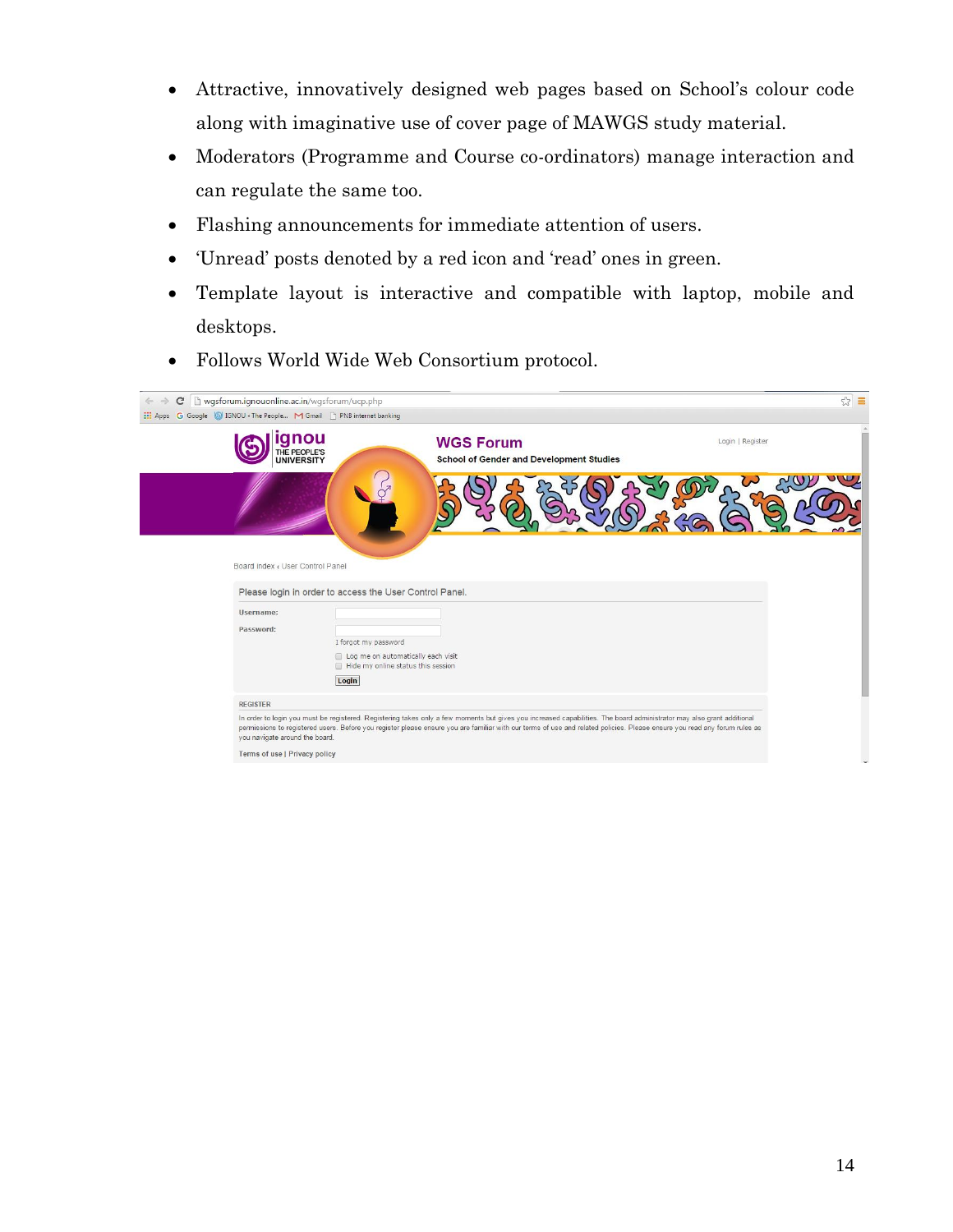

**Figure 2. Screenshot of the Women and Gender Studies Online Interactive Forum.**

### **Creative Breakthrough**

Innovations with regards to the said programme have been on account of the following attributes:

 The Genesis of the title: Since the mandate of SOGDS has ' gender' with a wider understanding than the 'notional' understanding of gender pertaining to women, the title of the Programme was formulated (1) to keep up with the concerns of a large section of society namely, women, who face subordination, marginalisation and also oppression in certain ways ( 2) to include a broader academic understanding of gender as a category of analysis.

Thus, WGS internationally emerged as a disciplinary area of enquiry that retains focus on women's issues within the larger rubric of academic discipline of GS. IGNOU is the only University in India offering a programme in this combined form.

 Programme Designing and Development: MAWGS was designed based on learner centric, bottom-up approach. During the need assessment study various areas of inquiry were proposed based on the current academic trends in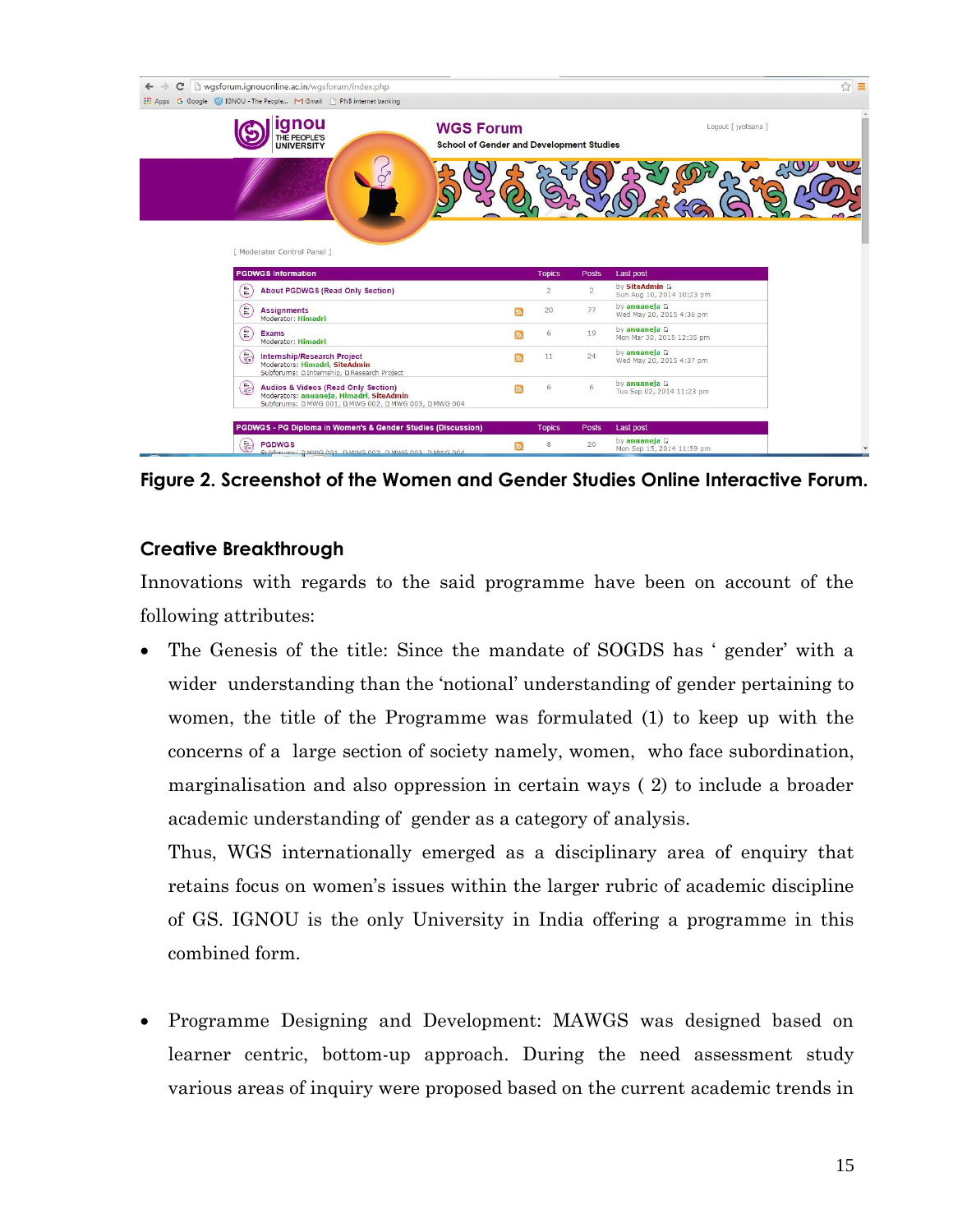the disciplinary area and the most widely opted ones namely, Literature and Culture and Social Sciences are being offered as specialisation in 2nd year after reading the core foundational courses in the 1st year. Also, between Post Graduate (PG) Diploma and PG Degree, PG Diploma was a more popular choice. Learners can choose to exit after completing the 1st year (two Semesters) and get a diploma in WGS. Others interested in acquiring a MA degree can move on to the chosen specialization.

So,

- (1) MAWGS was designed in such a way that all the popular choices were accommodated.
- (2) One programme caters to the need of learners from two streams namely, humanities and social sciences.
- Assignments: For one cycle, assignments for MAWGS were made in a conventional format that is, long, medium and short notes types questions based on SLM. A few learners tended to repeatedly copy material verbatim from the SLM or from external sources. The faculty members also felt that given the nature of the course material and its focus on issues of gender equality, it was important to explore creative ways of making assignment questions so that learners are encouraged to connect the readings to lived realities. Thus, MAWGS assignments now regularly incorporate questions which ask the learner to engage with issues beyond the course material, while using the latter as a basis of critical enquiry. For instance, newspaper clippings about relevant matters, articles on gender issues, recent legal rulings related to the status of women, and other related issues are provided to the learners as part of the assignment questions. These questions push the learner to use the study material as a theoretical basis for analyzing/ responding to/ agreeing or disagreeing with the viewpoint presented in the article/ editorial.
- Web based additional academic support to the learners of the Programme: Women and Gender Studies is a niche and emerging area of study in India. In its initial years of launch the Regional Centres (RCs) found it a little difficult to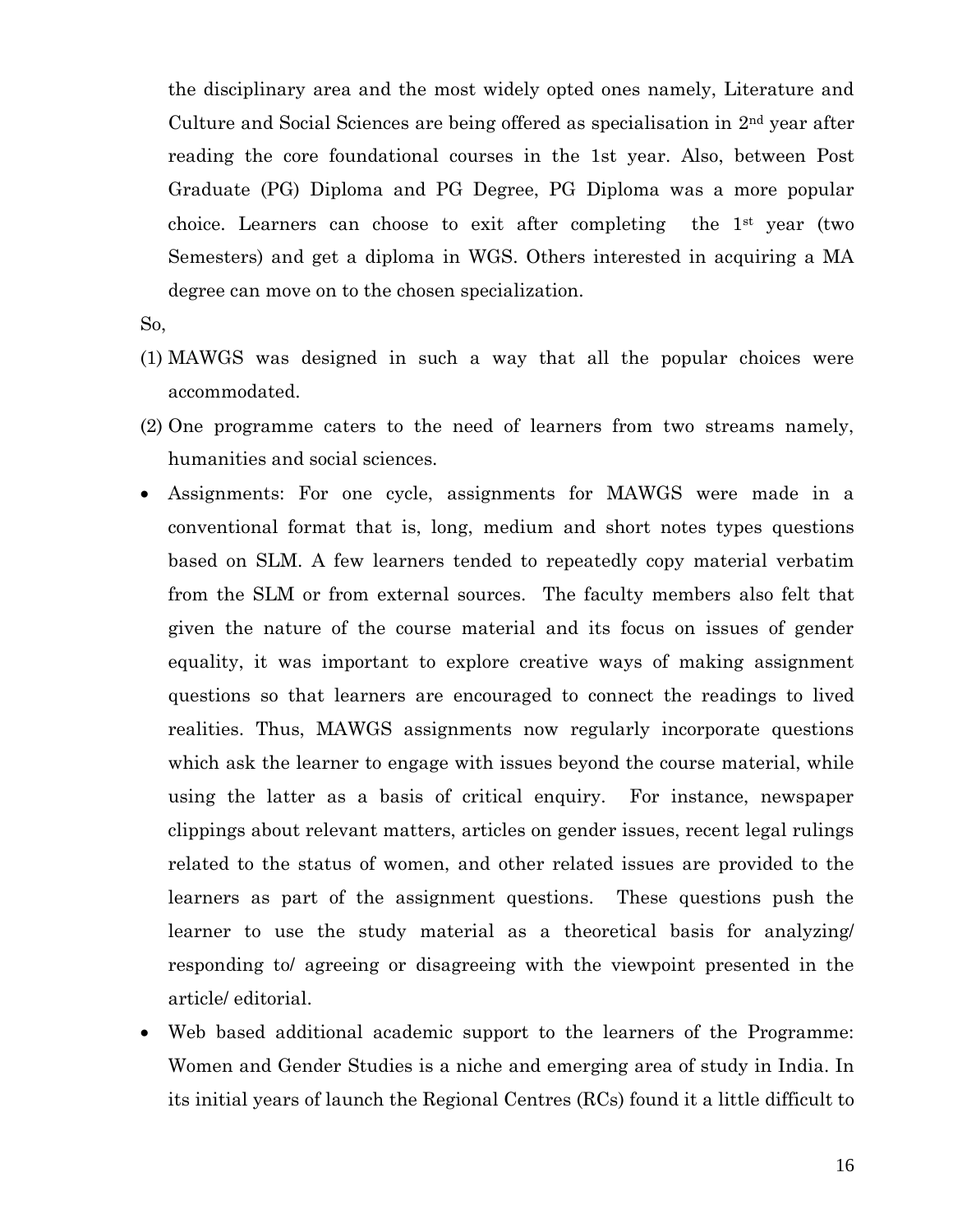activate this programme, it being a multi and interdisciplinary programme. Thus, identifying Study Centres (SCs) was a bit difficult for the RCs. To overcome this problem a strategy was developed to provide web based academic support in addition to counselling at the SCs and Programme Study Centres (PSCs) (wherever activated). The WGS Online interactive forum provides a perfect platform for accomplishing this aim. The unique features of this forum are as follows:

- **a.** It is totally in sync with the philosophy of the ODL system.
- **b.** Audio/Visual (A/V) supplementary study material is available at the click of a mouse.
- **c.** Learners can read posts and hold discussions.
- **d.** Interaction with the Faculty members is provided by the online platform, which is generally not happening in the ODL system.
- **e.** Creates a feeling of 'in-group' amongst learners across semesters thus promoting bonding amongst them.
- **f.** The forum functions like a virtual classroom.
- **g.** Learners get personalised attention even in a big group.
- **h.** Individual level of engagement by each learner.
- **i.** No additional financial implications for the University.

### **Implementation and Impact**

Implementation of both the initiatives (MAGWS Programme and the WGS online platform) is cost effective as human and technological resources available with the University have been garnered for launch of MAWGS and the WGS forum. Both the initiatives promote the mandate of SOGDS (addressing broader gender concerns), vision of IGNOU (reaching the unreached for instance the differently able and housewives; and advance and dessiminate learning and knowledge by diversified means including the use of communication teachnology) and philosophy of ODL system (learner centric, overcoming barriers of time and distance, open, flexible) .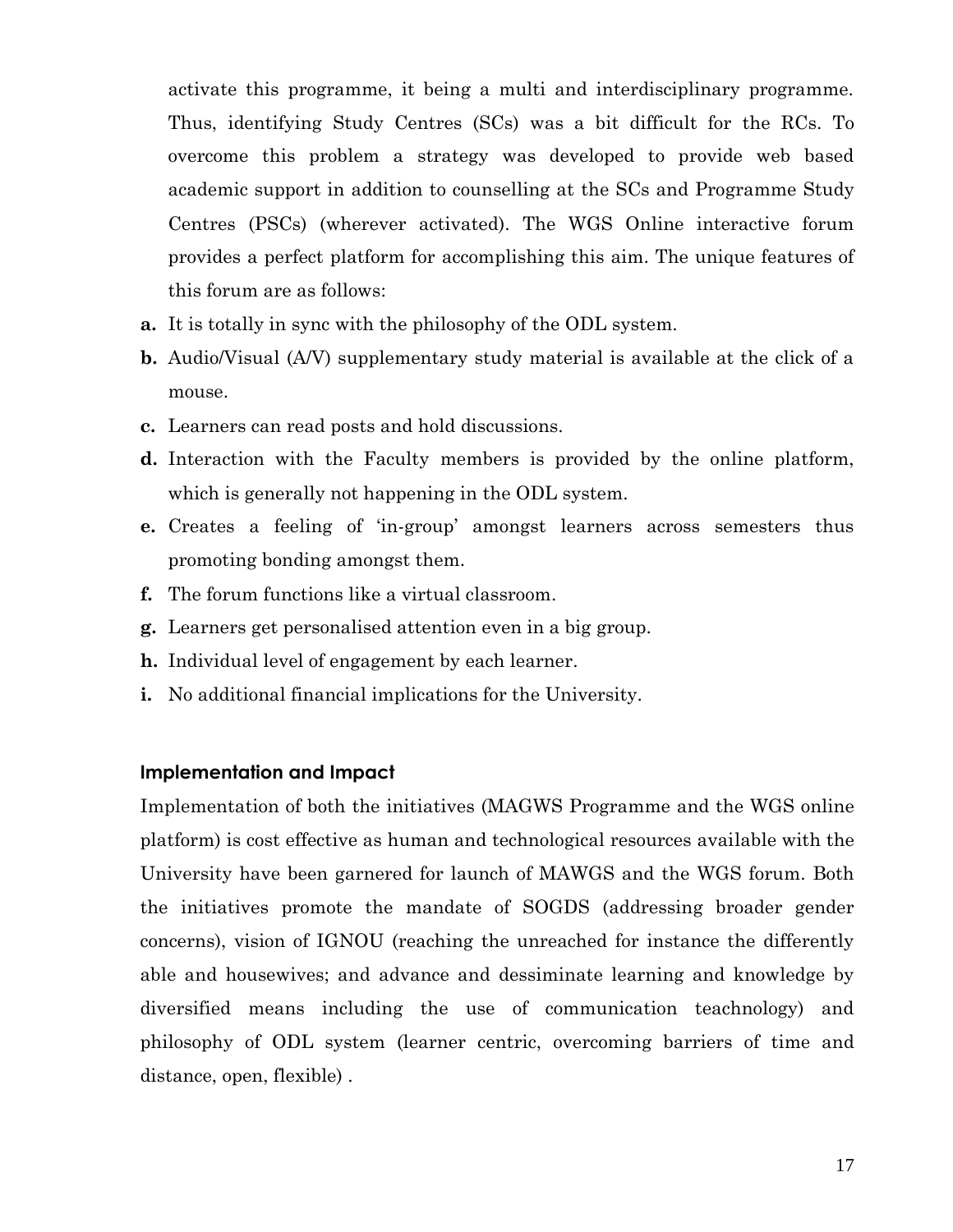Impact of both the initiatives is visible in many different ways as it is widely appreciated by all the stakeholders. The innovations are seen to be having following impact:

MAWGS Programme Design:

- Increase in annual enrolment.
- Due to the innovative and cutting edge design of the Programme, Course writers/editors and other academics who worked on MAWGS are ready to be associated with the School in various other capacities, such as Resource Persons for Interactive Radio Counselling (IRC), production of A/V material for the Programme, Experts for developing other programmes in the School, and as School Board members.

WGS Online Interactive Forum:

- In spite of optional registration by the learners, the forum has generated good participation by way of leading /initiating discussions, replying to the posts, raising their queries and concerns and replying to ones raised by either the faculty or other learners.
- The learners have also posted their own publication and pieces of creative work ( poems, articles etc.) and receive responses on the same.
- From time to time the faculty members update developments related to issues raised in the text (for example, when the Bill on Sexual Harassment at Workplace was changed to an Act in 2012, the same was posted in the forum).
- Faculty initiate debate on contemporary situations and incidents that impact gender relations like Nirbhaya case, Verma Committee report etc. which enables learners to discuss current issues and provide hand-holding to distant learners by appreciating or adding up to the discussion amongst them.
- The forum broadens the exposure and experience of learners vis-à-vis learners to learners and faculty to learners and vica versa learning opportunities in ODL.

Thus, the initiative has provided a better platform than the conventional classroom learning experience (which has the bindings of time and location) while providing quality educational inputs.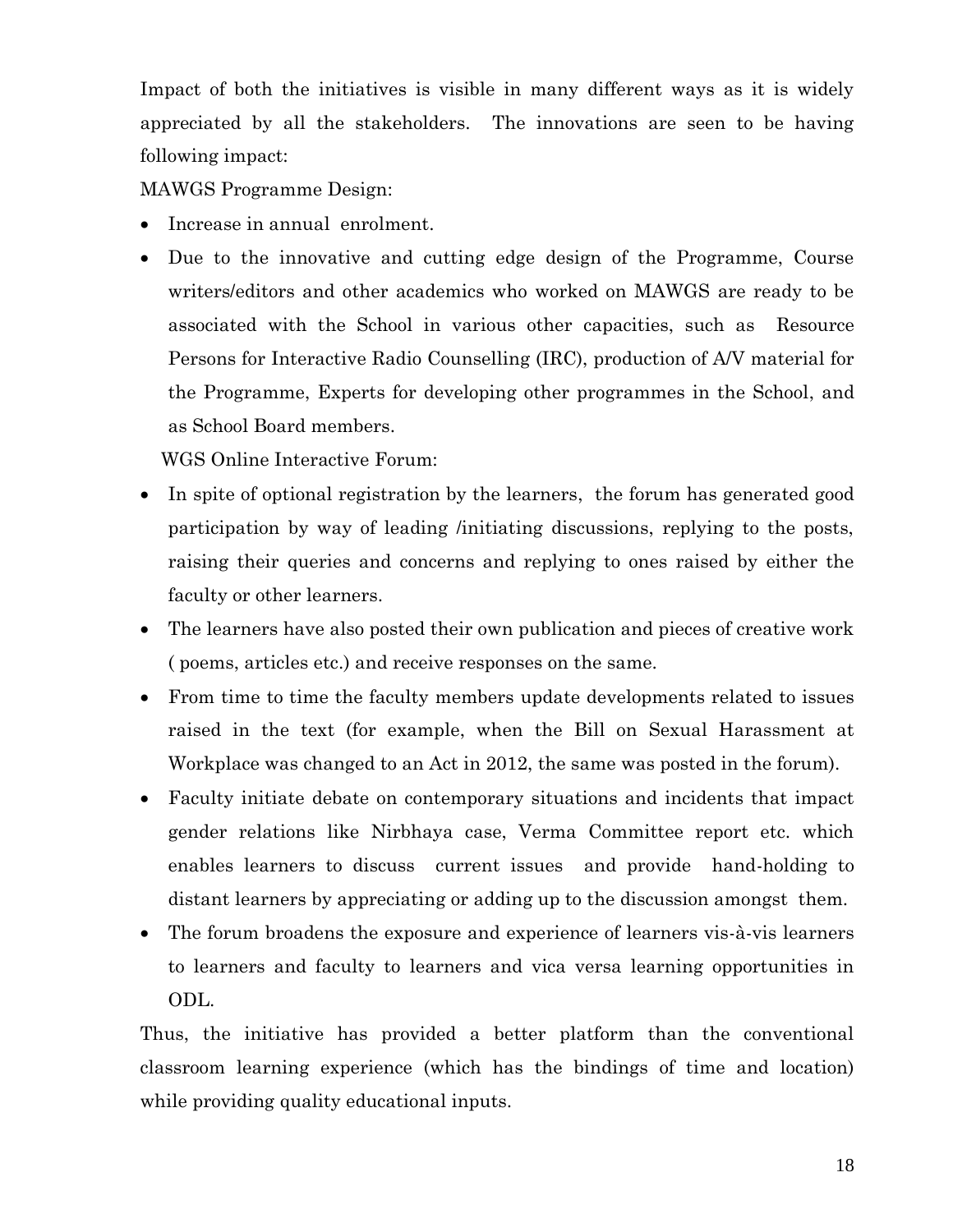### **Scalability of the Innovation**

- User-friendly template
- Quick time response

### **Sustainability of the Innovation**

Both the initiatives are totally sustainable as resources required to keep up are well within the purview of the University system and not constrained by factors like time, technology or human efforts that affect sustainability of any initiative. There is no extra cost involved so the two initiatives are 'on ground' cost effective. The only requirement for sustainability is presence of committed human effort which is ensured by the concerned faculty.

### **Alignment with the Concept of ODL system**

Both the initiatives are totally aligned to the requirement of ODL system and in fact promote the efficacy and philosophy of ODL.

### **Highlight**

- The programme design which incorporates core, fundamental courses in the 1<sup>st</sup> year and two separate specializations in the 2nd year is a unique, novel and previously unexplored feature for any such programme in WGS.
- Incorporation of online educational portal as an additional academic support to the learners is another pioneering effort and has strengthened the overall success of the Programme.
- Innovations have also been attempted in format of assignments and exam questions to encourage original thinking , creative and critical analysis on the part of the learner.
- The programme has been designed with a futuristic perspective along with emphasis on high quality of academic inputs and transforming realities at the societal level.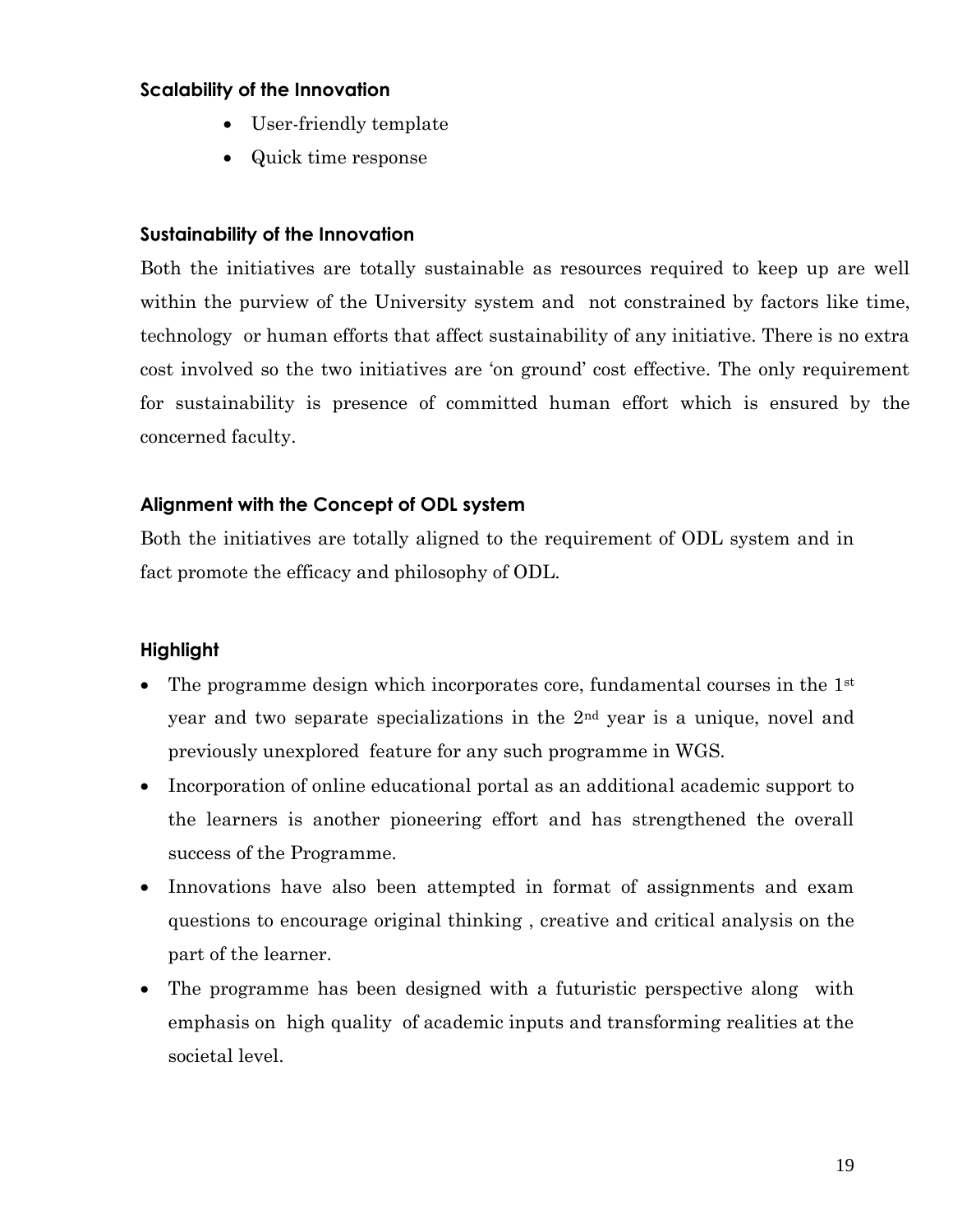### **4. Contenders**

There were two other close contenders for the Gold Medal. These were judged to be the second and the third in the following order:

a. Mr. Ravi Ayyagari (Applicant), Arif Hasan Naqvi, Virendra Chhikara, R.Sekhar, and Amitosh Dubey (Team members)- Electronic Media Production Centre (EMPC), IGNOU

b. Dr. P.V.K. Sasidhar, Dr. Nehal A Farooquee and Prof. B.K. Pattanaik-School of Extension and Development Studies

*The second entry was awarded the Certificate of Merit by the University*. The details of these innovations are provided below.

### **3.2 Teaching Learning Targeted for 21st Century: Instructional Design & Delivery**

**Innovator:** Mr. Ravi Ayyagari

**Team Member:** Arif Hasan Naqvi, Virendra Chhikara, R. Sekhar, and Amitosh Dubey **School/Division:** Electronic Media Production Centre (EMPC), IGNOU **Area of Innovation:** Instructional Design & Delivery **Rank:** 2nd among 8 entries.

### **Description of the Innovation**

The team conceived this prototype that enables developing high quality instructional design for ODL. It is a combination of virtual set, High Definition (HD) technology and multiple media. The produced educational content compatible for delivery through live broadcasting and through web based platforms. It is easily accessible online, offline and on demand via television, computer, iPad and mobile phone for the learner.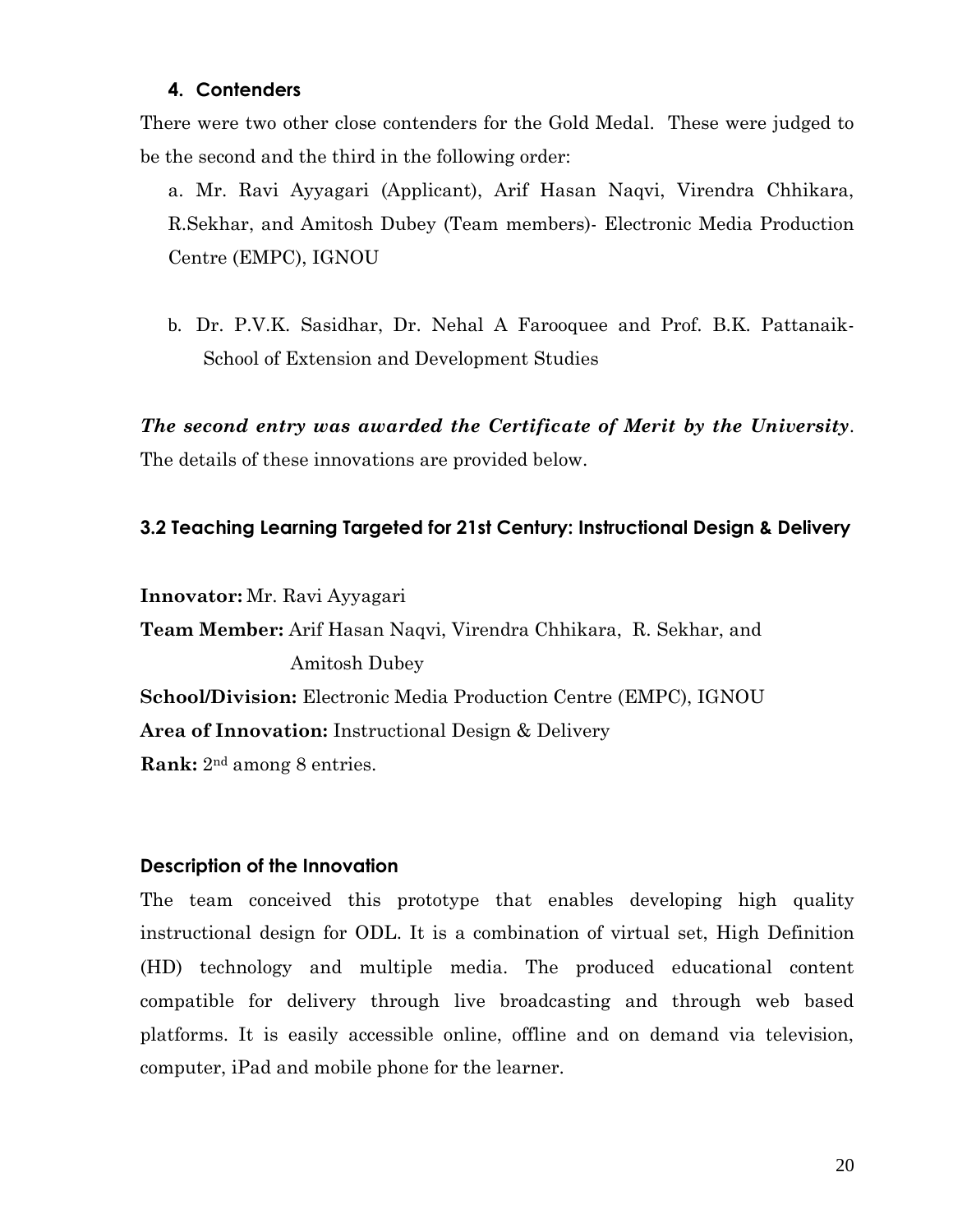

**Figure 3. Virtual set**

This prototype integrated educational tools like computer, PowerPoint, 3 dimensional (3D) graphics, animation, and Wi-Fi with the available virtual studio that has high definition cameras and recording equipment installed at EMPC, IGNOU. The use of this model removed the blockages that were hitherto experienced, both by the producers and teachers at IGNOU. The prototype is suitable for production of equality instructional content and delivery for teaching/learning in the ODL process by saving the time and cost.



**Figure 4. Educational video from the virtual set on the mobile.**

This prototype was well received both by the producers and teachers. This prototype also led to an increase in number in program productions by the producers as well as the physical and on-line interactivity with the learners. The same content was deposited on the web-based platform, Massive Online Open Courses (MOOCs).

The following Programmes were produced with this prototype: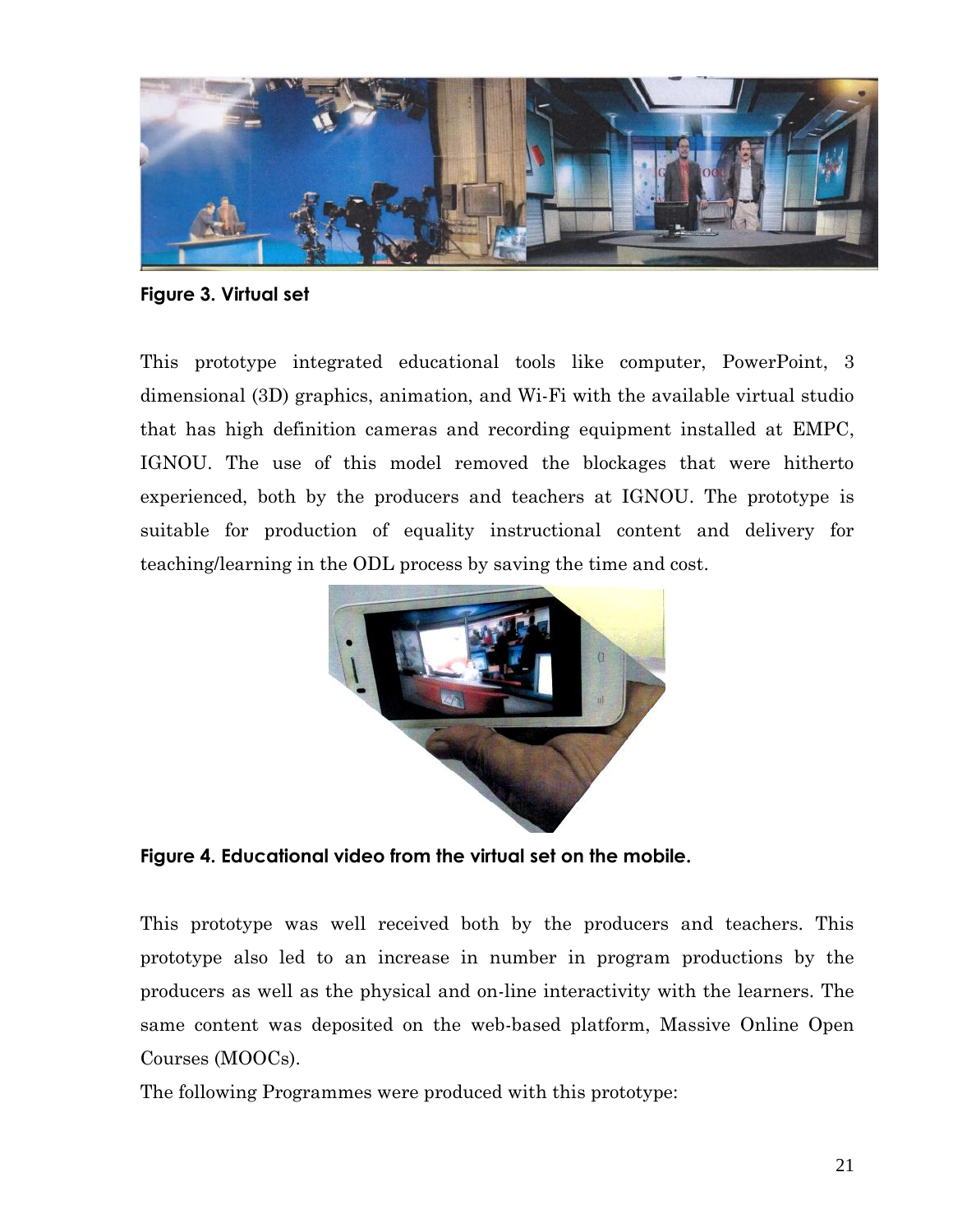- 1) Introduction to MOOCs {series} for School of Computer and Information sciences with Dr. P.V. Suresh as the subject expert
- 2) Using Open Educational Resources (OERs) in Transitional Education for the School of Sciences with Prof. Balasubhramanyam Chandramohan, Institute of Commonwealth of Advanced Studies, University of UK, and Prof. S.C. Garg, School of Sciences, IGNOU.

### **Technological Features of the Innovation**

The introduction of various educational tools in this prototype permits online/offline teaching from multiple angles and with multimedia animation and simulation. This prototype offers flexibility to the learner to absorb new concepts at their own pace anytime anywhere. Since it is interactive, it facilitates the continuous evolution of knowledge of the distant learner.

### **Creative Breakthrough**

The use of the prototype enables the subject expert and the virtual set to move together in tandem with the virtual camera's movements. This allows for total 3D view, which is highly suitable for science and other related subjects. Further, as a part of the presentation, the teacher can also import external elements such as image files, and clippings of LIVE external video feeds in a variety of formats. Those elements can be placed as textures enhancing the realism of the set. Learners from multiple locations can watch and listen to the teacher in real time and also maintain interactivity from those multiple locations. Locations may also be remote. This two-way visual and verbal interaction of the traditional classroom/laboratory in a realistic situation can be created.

### **Implementation and Impact**

This prototype of convergence of blended technologies for instructional design and delivery in teaching/learning process both for LIVE/recorded sessions with the use of all available educational tools results in increased effective learning process at a distance.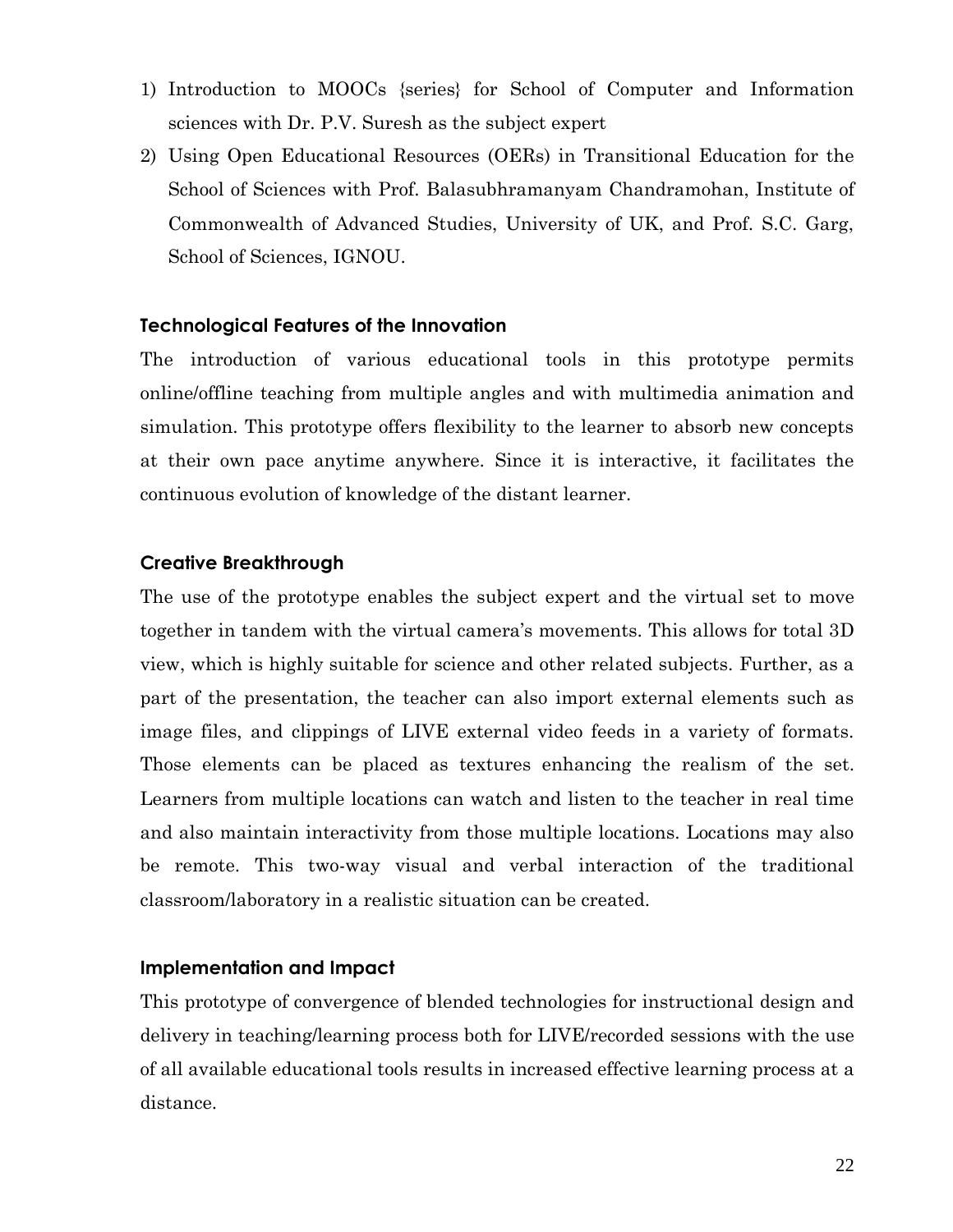Linked with the mobile, web-based platforms for teaching/learning for ODL provides wide reach good interactivity (both synchronous and asynchronous) and offers flexibility to the learner to pursue at their own pace anytime anywhere. It also allows discussions with the teacher/learner and peer groups in both synchronous and asynchronous mode. This prototype facilitates high quality content generation along with the freedom to view or download any missed LIVE/recorded session at any place and at any time.

### **Scalability of the Innovation**

This prototype offers application and adoption suitable for ODL in India, such as individual academic programmes for various streams of IGNOU as well as the large scale general programmes of IGNOU, such as its convocation and memorial lectures. This new integrated virtual set approach is scalable both upwards and downwards depending on the need of the institution. It is also highly cost effective. All the generated material for presentation like 3D graphics, animations can always be re-used. It can be used not only for the curriculum, but can also be extended to student support and administration. It facilitates consistent attention and commitment to meeting the needs of learners.

### **Sustainability of the Innovation**

This new method of using convergence technologies also has the advantage of easy approach to sustainability from the policy level, its main advantages being adaptability and the ability to handle ever rapid and constantly ongoing changes in the field of education. Considering the new policies by the Ministry of Human Resource Development (MHRD) through the National Mission in Education through ICT (NMEICT) project, this approach will be sustained for a long time, both in ODL and conventional education and it helps immensely in collaborative knowledge sharing, uniformly among all the universities spread all over the country

### **Alignment with the concept of ODL system**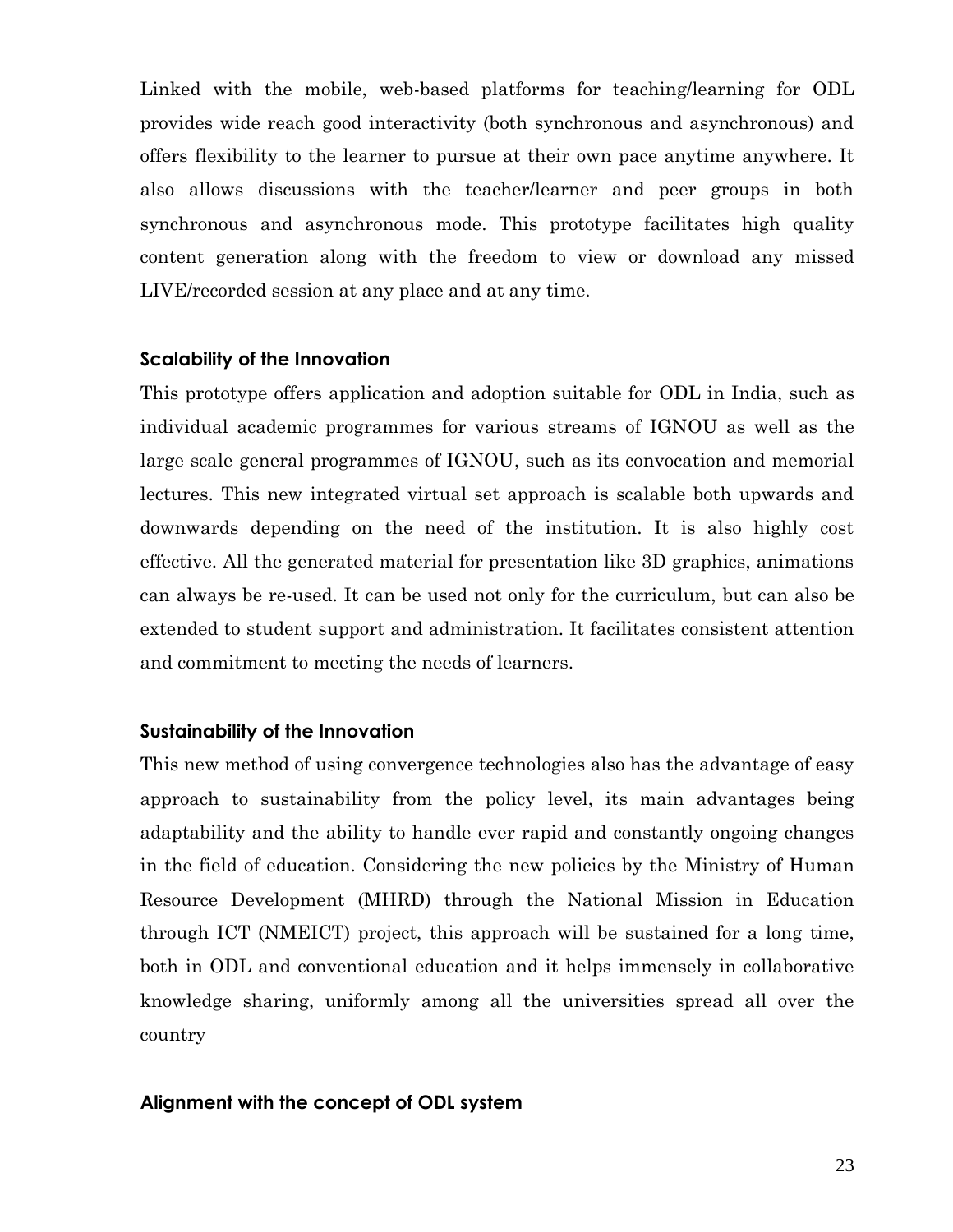Selection and applicator of media is a major question while preparing instructional design and delivery for the ODL system. Considering the changes in student behavior, attitudes or interest (use of mobile, Internet, iPad, etc), restructuring of instructional design and delivery methodology of ODL material is a big challenge. This prototype encourages the use of all the available strategies which motivate the learner, hold student attention and stimulate learning.

### **Highlight**

*Innovation*: This is definitely the very first time in India that this prototype of convergence of technologies was used in the field of Open Distance Learning effectively.

*Implementation*: This prototype was implemented to develop high quality of instructional material for the school of computers (series on MOOCS) and for the school of sciences. The programs were well received by the teachers, participants and by the producers. Interaction with the participants is also available. The recording of the content generated was also uploaded on Moocs platform of a pioneer institution under MHRD. Currently, this model is adopted and put in to use by the EMPC. This also increased the number of quality productions in a cost effective and time saving model with increased scope of interaction.

*Scope*: This comes in an appropriate time considering the quality of content, dissemination, and reach along with the scope of being good database for collaboration and sharing of knowledge among the various universities and institutions, this is perfectly in sync with the NMEICT-MHRD mission.

# **3.3 Promotion and Student Support Services - The Case of Post Graduate Diploma in Urban Planning and Development (PGDUPDL): Programme Development**

**Innovators:** Dr. P.V.K. Sasidhar, Dr. Nehal A Farooquee and Prof. B.K. Pattanaik

**School/Division:** School of Extension and Development Studies (SOEDS)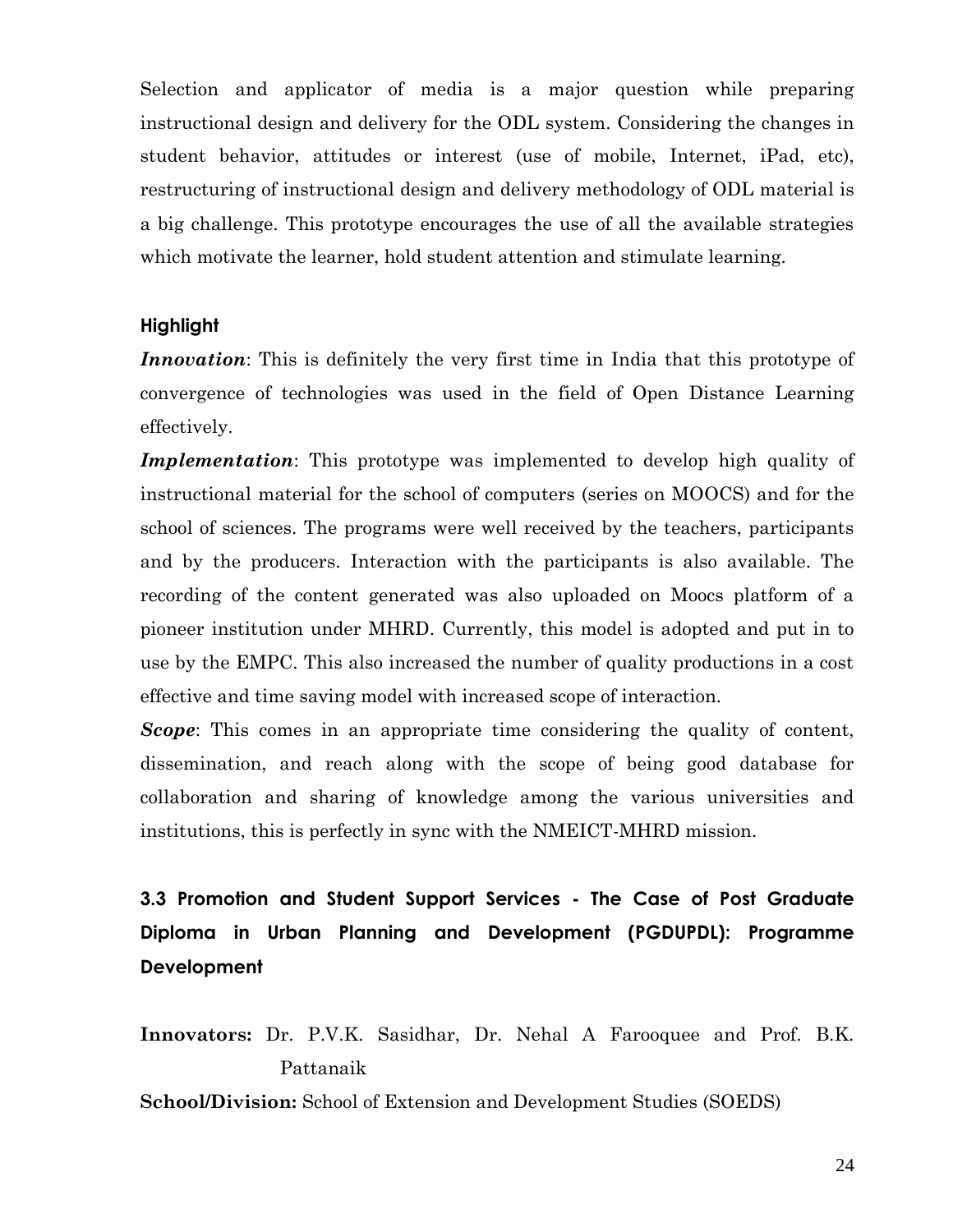### **Area of Innovation:** Programme Development

**Rank:** 3rd among 8 entries.

### **Description of the Innovation**

The PGDUPDL programme coordinators have designed and implemented successfully a zero cost innovative programme promotion and student support facilitation model. The model components includes team work, division of responsibility and commitment of programme coordinators; extensive use of mass media, e-mails and Google group; partnerships with Central/State governments/other organizations for promotion/sponsorship; academic relationship establishment with learners and care; and achieving good students enrolment in the launch cycle, high students turn-out in the first TEE and passout rate of 31 per cent. The model is sustainable and can be scaled-up as it involves no cost.

### **Technological Features of the Innovation**

Technologies like e-mail, Google group, IGNOU website, and mass media (newspapers) have been extensively used in programme promotion and student support services with regards to PGDUPDL. Without spending a single rupee, how these technologies were innovatively utilized is described in the subsequent sections.

### **Creative Breakthrough**

The salient features of the innovation include the following:

 *Need analysis of the programme*: It not only established need for the programme , but also identified expectations of the learners on possible course contents and important likely takers of this programme. This helped in promoting programme with relevant and specific target groups.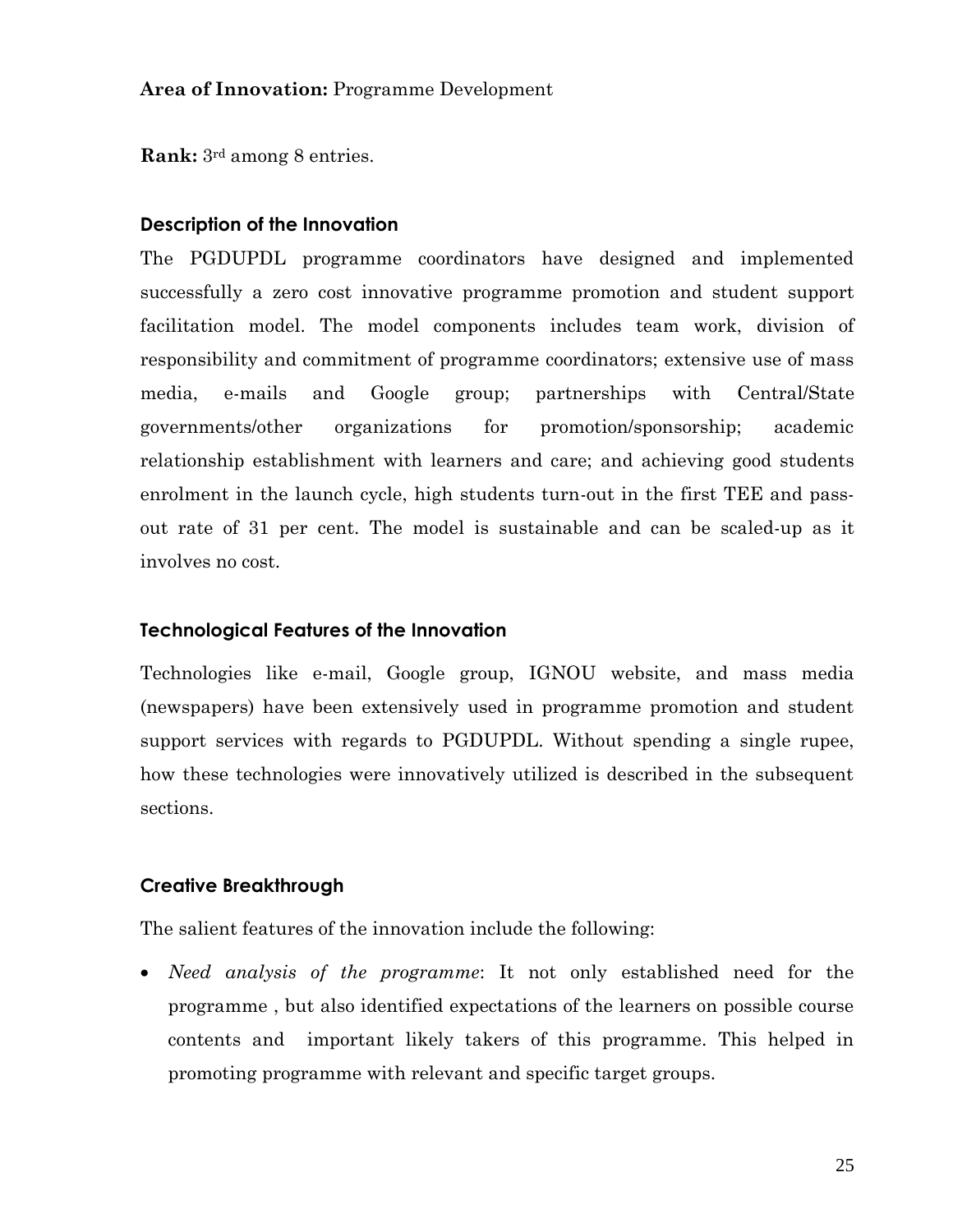- *Team approach*: Team work approach has been followed in the development, coordination and promotion of the PGDUPDL programme. About 25% of course material was prepared by programme coordinators.
- *Involvement of Central and State Governments*: This helped in creating a huge awareness about the new programme among top bureaucrats and higher officials in all States and Union Territories (UTs).
- *Attractive publicity material*: Programme visiting cards is a new idea not many attempted in IGNOU system.
- *Free news items in news papers in English, Hindi and Regional languages*: They created huge awareness about the programme and disseminated information on usefulness of the programme to stakeholders. They also helped in encouraging enrolments.
- *Promotion through e-mail*: Nearly 50,000 e-mails were sent to general and specific target groups. They created awareness about the programme and provided direct inter- personal communication between prospective learners and programme coordinators, besides horizontal programme promotion.
- *Sponsorship from Andhra Pradesh Government and Housing and Urban development Corporation Limited (HUDCO).*
- *Promotion campaigns in NCR region.*
- *IGNOU website advertisement: Attracted the attention of IGNOU website visitors.*
- *Continuous interaction with students through e-mail and Google group*: A welcome e-mail, provision of programme guide, project handbook, assignments through e-mail, academic support on assignments, clarifying doubts, and time to time reminders on assignment/TEE form submission. They helped in collaborative learning and a significant pass-out rate of 31 per cent in TEE.
- *Scalability of the innovation in other new ODL programmes*: This is easily possible in other new programmes as PGDUPDL model would not require any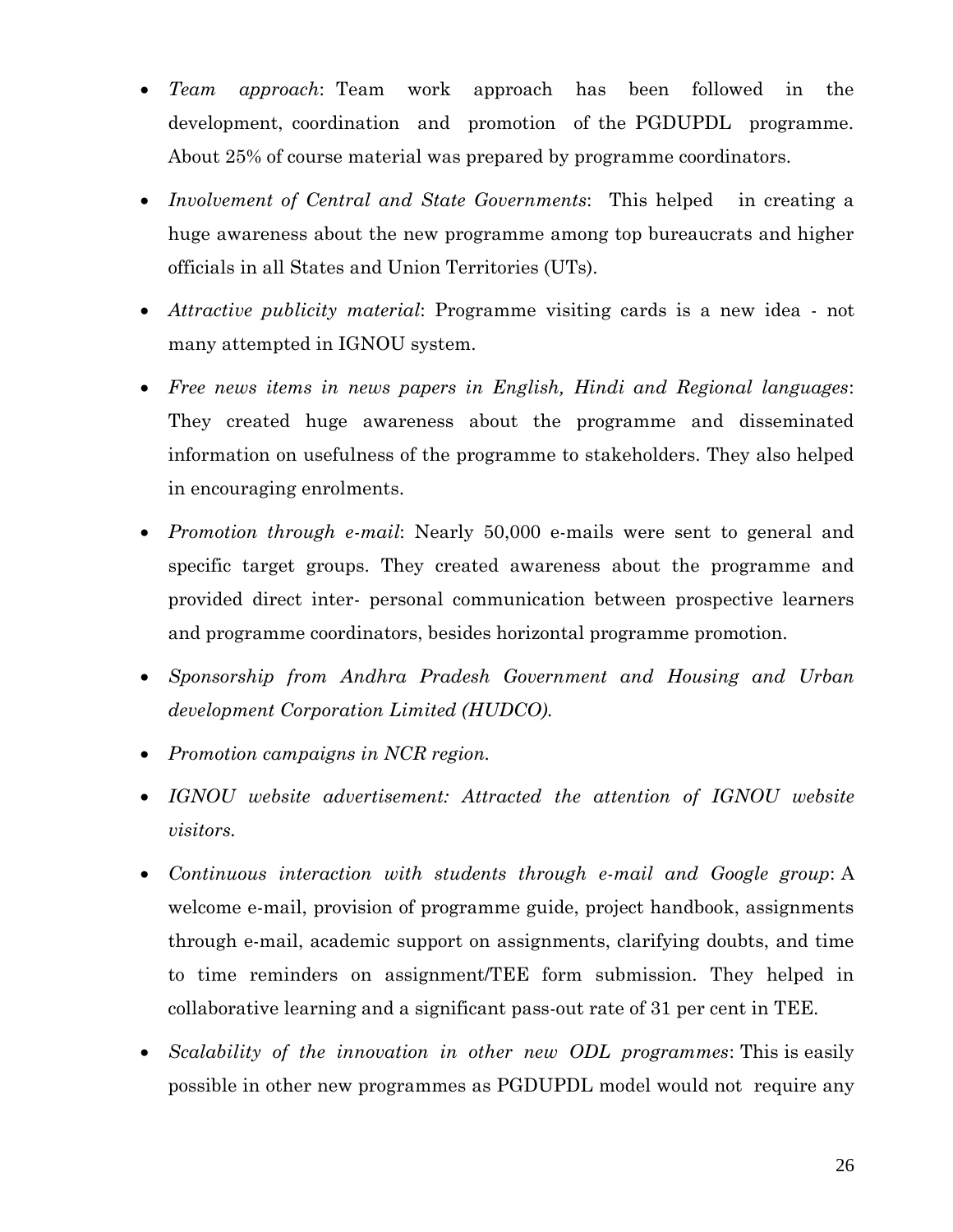resources other than programme coordinators' time, dedication and internet facility.

 *Sustainability*: The PGDUPDL model will be sustainable if programme coordinators minimize the faulty process by division and identification of work, frequent evaluation of involvement, trust in team members, and personal responsibility. The programme promotion efforts are required until a sufficient number of learners are admitted/ passed-out across country, which is called 'critical mass' in social dynamics/diffusion of innovations theory.

The relevance of this innovative programme promotion and student support facilitation has been felt across India and resulted in good enrolment as well as good pass-out rates. This initiative is an effort to meet IGNOU's social commitment and stand to it motto of being People's University.

### **Implementation and Impact**

### A**. Programme Development**

(a) *Background of PGDUPDL Programme*: The Ministry of Urban Development had approached IGNOU to develop an ODL programme to promote professional competency and capacity building of pre-service and in-service people in the field of urban development. Accordingly, the SOEDS had received a suggestion from the competent authority to look at the possibilities of launching a Post Graduate Diploma in Urban Planning and Development.

(b) *Need Analysis of the Programme*: Globally it is projected that two-thirds of the population will live in urban areas by 2025. India is the second largest urban system in the world with more than 30 per cent of urban population. It is expected that by 2025, half of India's population will be in urban areas. Population residing in urban areas in India, according to the l901 census, was 1.4%. This count increased to 28.53% according to 2001 census, and reached to 31.16% as per 2011 census. As per World Bank data, India, along with China, Indonesia, Nigeria and the United States of America, will lead the world's urban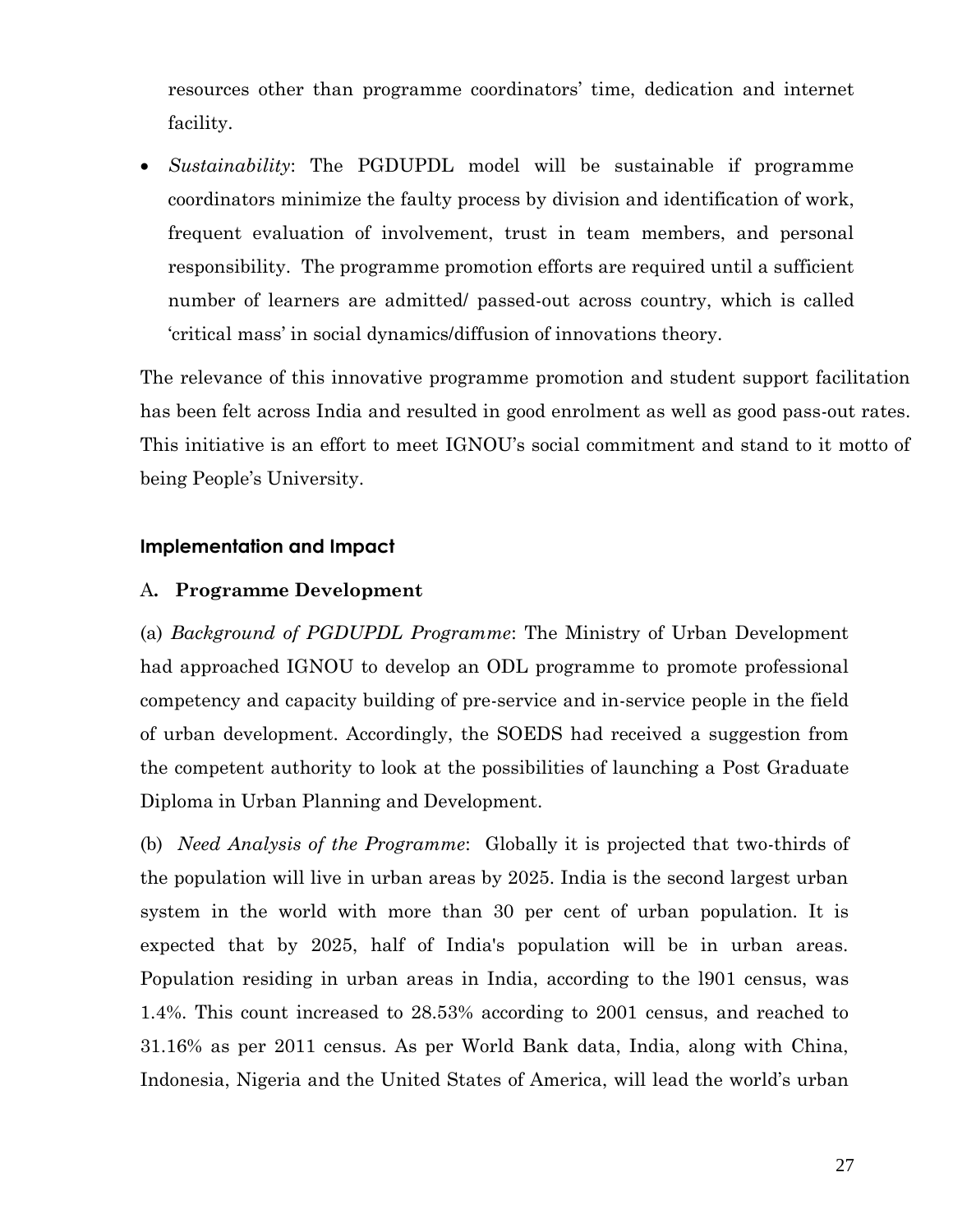population surge by 2050.

The excessive urbanization has created .manifold problems such as transportation, poverty, unemployment, unauthorized housing colonies, slums and squatter settlements. One of the estimations shows that at least 33 per cent of the Indian urban population lives in slums with related implications for development. Thus, urbanization will be a problem to address as well as an opportunity for key initiatives for urban planners and policy makers in the years to come. Therefore, proper planning and management of urban development programmes hold the key for urban planners and policy makers.

However, the criticality of the urban problems has not been properly understood due to less emphasis on urban development issues in the academic curriculum at the graduation and post-graduation levels. This lack of academic exposure to personnel working in the urban sector is leading to their inability to understand urban development issues and related consequences. Considering the usefulness of ODL to reach all stakeholders in urban planning and development, needs assessment study was undertaken with key survey questions on: the need for urban planning and development education in ODL; the reasons for urban planning and development education in ODL; the entry level qualifications to enroll for the programme; job/ career prospects; duration of the programme; and, suggested broad course contents. The results revealed that the majority of respondents felt the need for a one year post-graduate level ODL programme on urban planning and development. The need assessment study has been published in Indian Journal of Open Learning.

*Impact*: Besides establishing the need of the programme, the study had also reflected expectations of the learners on possible course contents and important likely takers of this programme viz., functionaries of municipalities, urban local bodies, architects, civil engineers geographers, administrative officers, NGOs working on urban development and general graduates interested to pursue carrier in urban development. Based on results the programme coordinators promoted the programme among relevant stakeholders.

28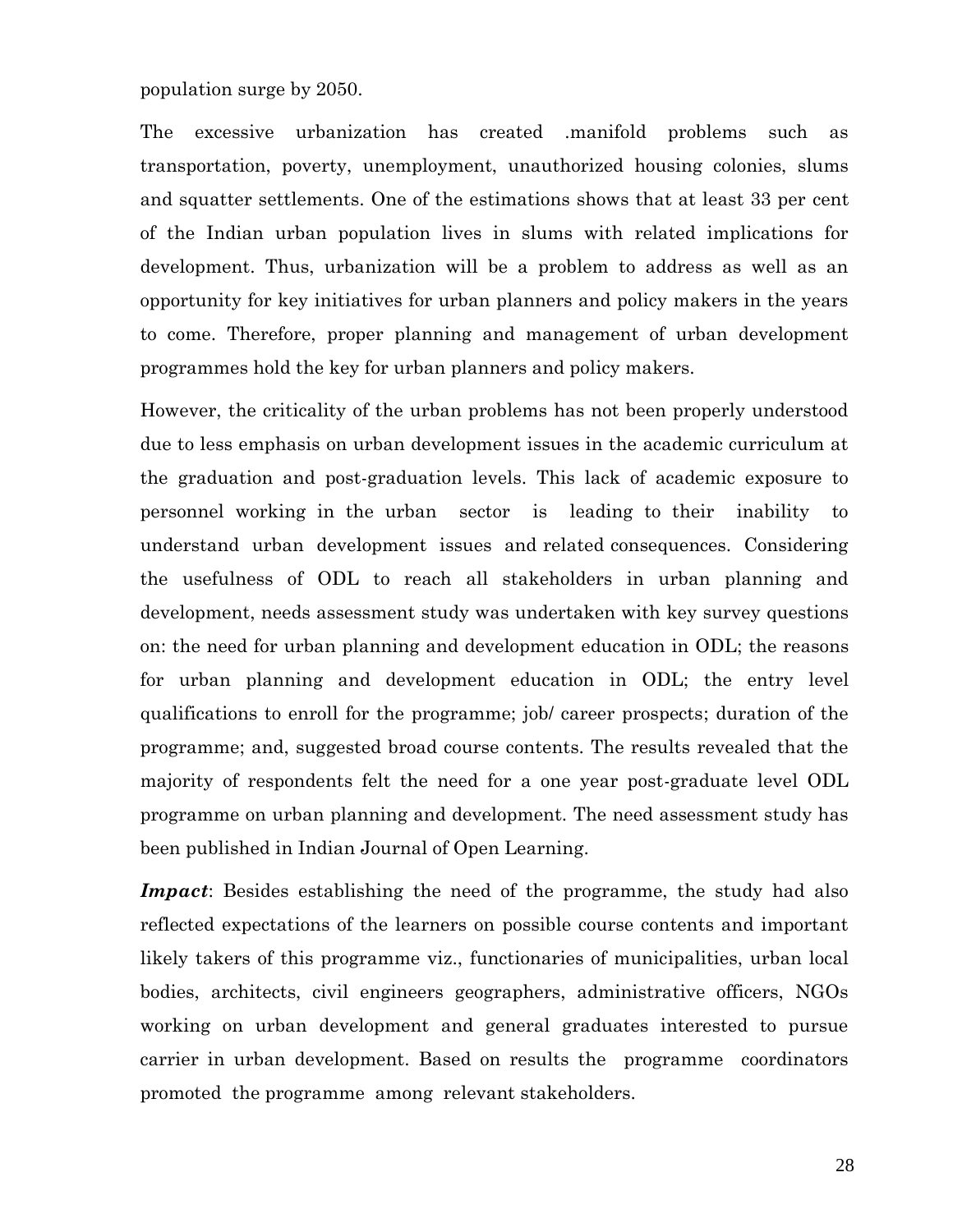### **(c) Practices Followed:**

*Model*: The Coordinators-Writer-Editor model was followed within the overall framework of the course team model. The three coordinators of the PGDUPDL are SOEDS faculty, whereas unit writers, editors are from within and outside IGNOU. Though the overall responsibility for the quality of the programme/ courses lies with the course team, this model made the programme/course coordinators more responsible for quality.

*Team Approach*: The SOEDS is a new school. The programme coordinators had joined in the school in the year 2009 with past work experience in multidisciplinary research teams:

- Dr. P.V.K. Sasidhar from ICAR
- Dr. Nehal A Farooquee from G. B. Pant Institute of Himalayan Environment and Development
- Prof. B.K. Pattanaik from ICSSR

With a strong conviction and work experience in inter-disciplinary research programmes, the team work approach has been followed in the development, coordination and promotion of the PGDUPDL programme.

Out of six courses in PGDUPDL, each coordinator took the responsibility of the following courses in a time bound manner.

- Dr. P.V.K. Sasidhar MEDS-44, MEDSP-045 and Programme Guide
- Dr. Nehal A Farooquee -MEDS-41 and MEDS-42
- Prof. B.K. Pattanaik -MEDS 43 and MEDSE 46

### **(d) Course Writing and Editing**

About 25 % of course material was prepared by the programme coordinators, and the rest by outside experts. Format editing and proof reading of all the courses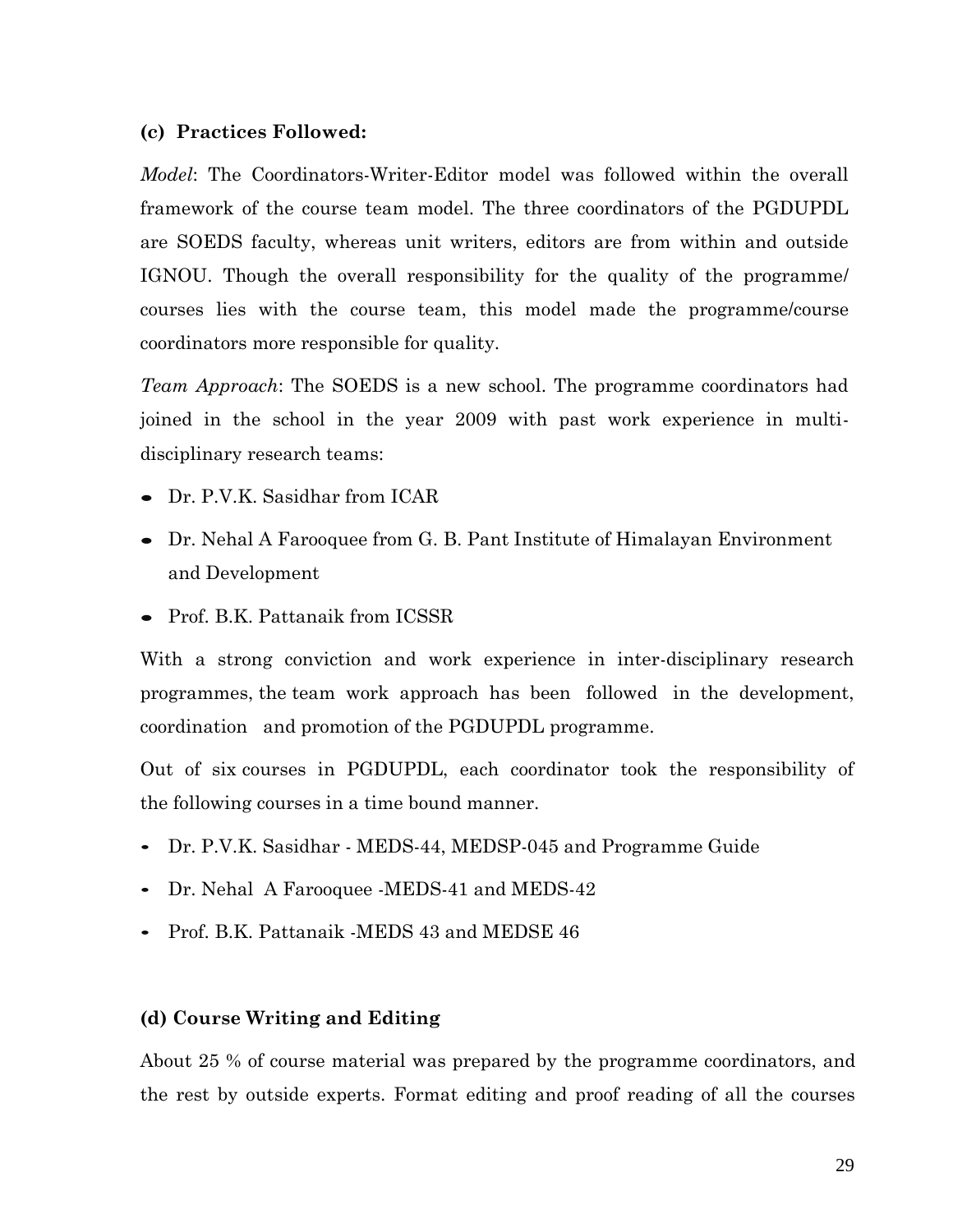was done by programme coordinators, while content and language editing was given to external experts. Audio and video programmes were de eloped with the involvement of both programme coordinators and external resource persons.

### B**. Programme Promotion**

In the launch year, the programme got an encouraging enrolment of 1108 (636 in July 2014 and 472 in January 2015) due to an innovative programme promotion activities by the coordinators without spending any money. The programme promotion activities undertaken including the following:

1. *Letter from Joint Secretary, Ministry of Urban Development, Government of India (GOI) to Principal Secretaries (Urban Development) of all States and Union Territories***:** The programme was launched in July 2014 session. On 22nd January 2014, the programme coordinators had approached the Secretary, Ministry of Urban Development, GOI with a request to send information about the programme to all the States and Union Territories. Based on this request, the Joint Secretary wrote to Principal Secretaries (Urban Development) of all States and Union Territories about the programme. In the letters, the Joint secretary gave full details about the programme viz., how it was developed, who involved in the development process, to whom the programme will be useful, admission process, fee details (which [can](http://caa.be/) be considered even for reimbursement), and to give publicity in the State / UTs.

*Impact*: These letters have created a huge awareness about this new programme -PGDUPDL among top bureaucrats and higher officials in all states / UTs.

- 2. *Attractive Publicity Material*: The following three types of publicity material have been developed to cater to various stakeholders following the principles of ABC - Attractive, Brevity and Clarity:
- Posters for publicity at Regional centres, study centres and public places.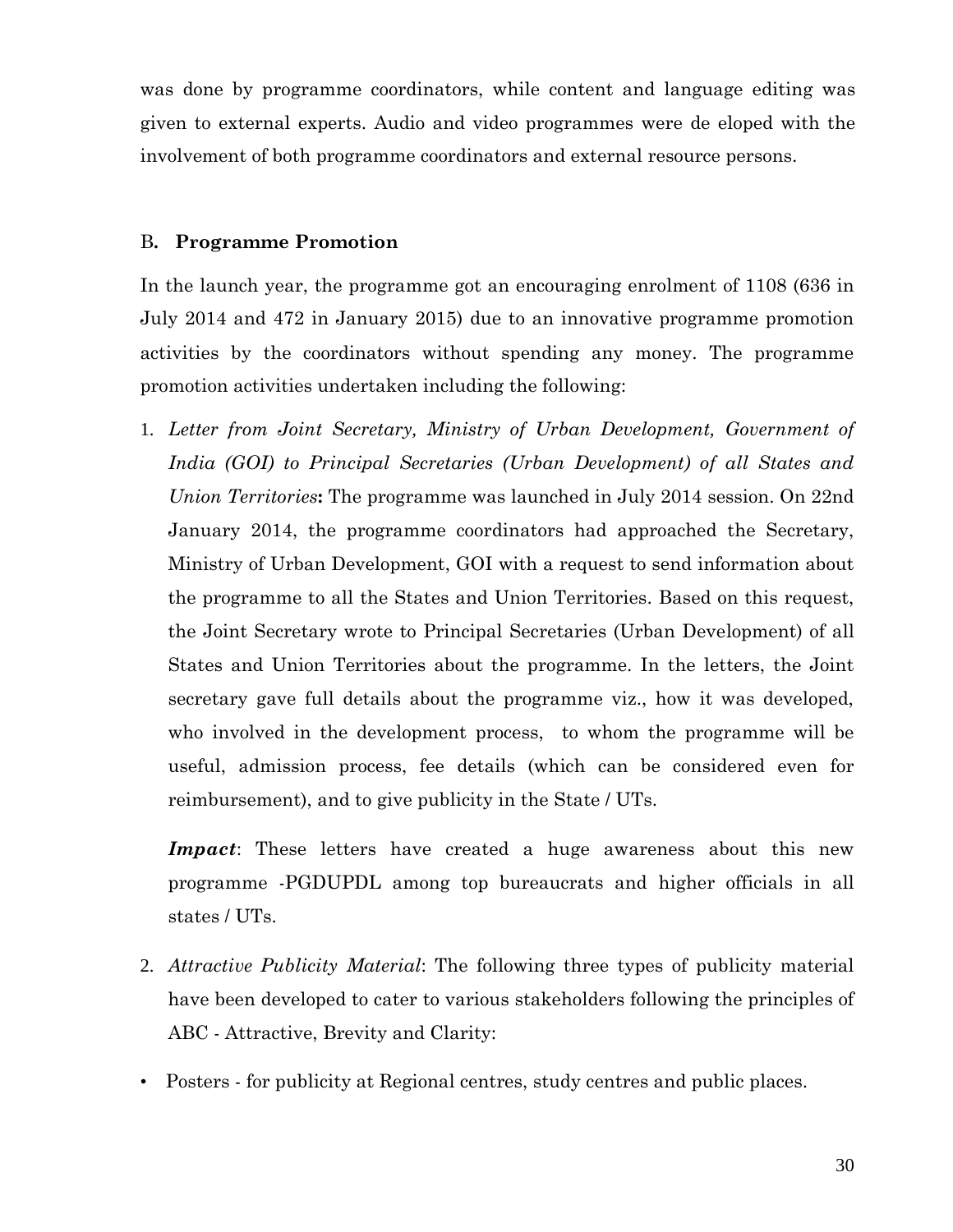- Brochures for distribution among prospective learners
- Programme visiting cards for distribution to participants at urban development related seminars/ conferences etc. Impact: These publicity materials helped in bringing awareness and generate interest among stakeholders across the country about this new programme. Programme visiting cards is a new idea, which may not have been attempted in IGNOU system yet.
- 3. *Free News Items Published in News Papers across India in English, Hindi and Regional Languages:* Free news articles about the programme were published in National English and Hindi dailies as well as in Regional languages.

*Impact*: The newspaper items had created huge awareness about the PGDUPDL programme launched by IGNOU and also helped in disseminating information on programme usefulness to stakeholders. These news items helped in encouraging enrolments in the launch year.

*Example*: In June 2014, one of the programme coordinator learned Telugu typing using Shree Lipi software and prepared PGDUPDL news item in Telugu language. The Telugu news item was sent to the Telugu dailies - Eeenadu, Saakshi, Andhra Prabha etc. All the dailies published the item free of cost which created a huge awareness about the new programme - PGDUPDL. This was repeated again in December 2014 for the January 2015 session.

*Impact*: The outcome was that 276 admissions took place under the RCs-Hyderabad, Vijayawada and Visakhapatnam in July 2014 and January 2015 session.

4. *Promotion through e-mail*: The new programme has been promoted through emails extensively among general and specific target groups.

*General Target group*

 Over 8000 e-mails of researchers/ faculty members from various research organizations and universities were collected from various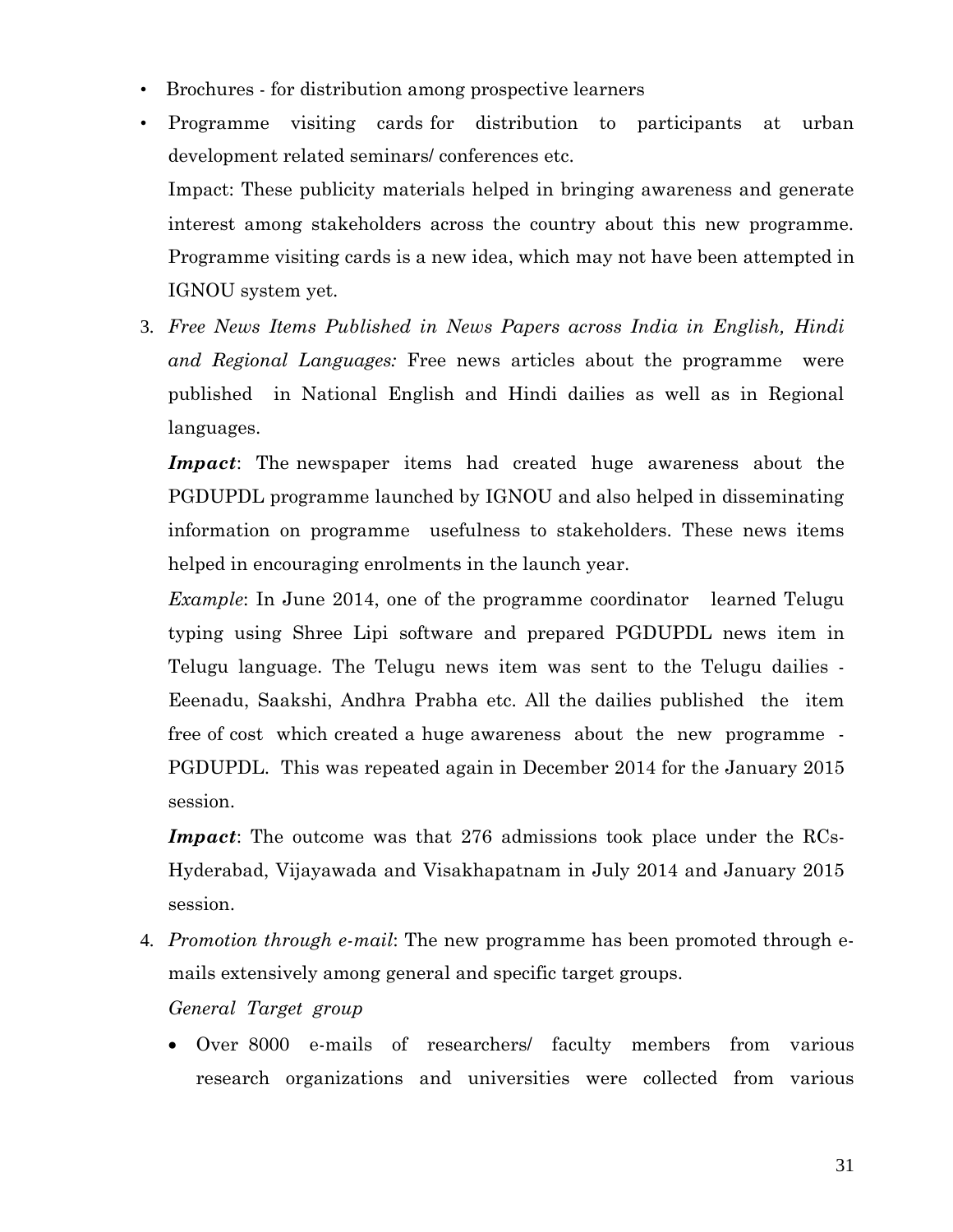journals, publications and contact databases. The PGDUPDL brochure and admission procedure details were sent to all of them with a request to encourage their students I colleagues I batch mates etc to take admission.

 Over 30000 e-mails of old students of IGNOU from related programmes were collected and PGDUPDL brochure and admission procedure details were sent to all of them with a request to forward the mail to their contacts.

### *Specific Target Groups*

- Over 10000 e-mails were sent to municipal corporations, municipalities, urban local bodies, urban development authorities, architectural colleges, civil engineering and geography departments in different universities, NGOs, professional associations etc., (based on likely takers as identified in need assessment study).
- E-mails of July 2014 session PGDUPDL students: Out of 636 students joined in July 2014 session, 406 students gave their e-mail id in admission forms. These 406 students were requested through e-mail to inform their friends/ colleagues/ batchmates etc., about the programme and encourage them to take admission during January 2015 session.
- E-mail enquiries: After the admissions were closed during July 2014 session, we received several e-mails I phone calls for admissions. We advised them to take admission in January 2015 session and an e-mail reminder to all of them was sent when admission for January 2015 session started.

*Impact*: E-mails provided direct inter-personal communication between the prospective learners and programme coordinators and helped in clarifying programme prospects and admission procedures etc., besides horizontal programme promotion.

5. *Sponsorship from Andhra Pradesh Government*: As part of the programme promotion, one of the programme coordinator (who was on a project fieldwork visit to Hyderabad) had met the following officials of Government of Andhra Pradesh/ Telangana in March 2014 at Hyderabad.

32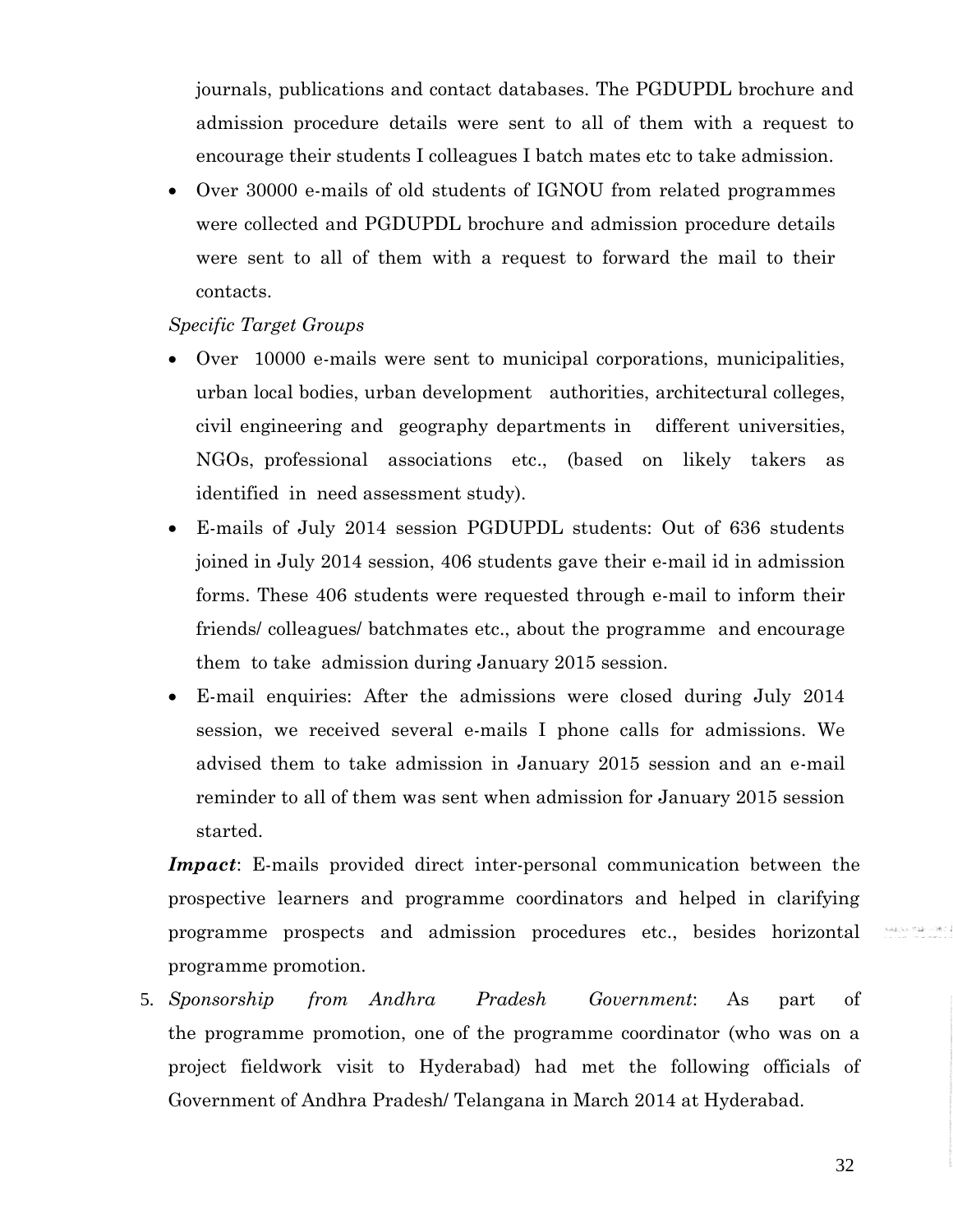- Chief Secretary
- Secretary (Urban Development)
- Special Secretary, Department of Municipal Administration and Urban Development
- Commissioner and Director of Municipal Administration

The programme coordinator had explained them about PGDUPDL and its prospects for in-service municipal administration employees. The officials had decided to sponsor their employees' fee for PGDUPDL from the Andhra Pradesh Municipal Development Project grant.

Impact: The municipal administration department, Govt of Andhra Pradesh had sponsored 63 employees for PGDUPDL programme in July 2014 session. They also sponsored employees during January 2015 session. For July 2015 session also, they invited applications for sponsorship from employees.

6. *Sponsorship from HUDCO*: Similar effort was made to get sponsorship from HUDGO and they agreed for sponsorship of their employees.

*Impact*: Keeping in view the relevance of the programme to its activities, the HUDCO has desired that this programme is to be offered to all the interested employees for their capacity building. During the January 2015 session, from Delhi alone HUDCO sponsored fees for 7 employees.

- 7. *Promotion campaigns in NCR, Delhi University, JNU, Sonipat, and RCs in NCR to bring about awareness and interest among students*: The programme coordinators have enrolled as academic counsellors in the National Capital Territory RCs and conducting counselling sessions free of cost.
- 8. *IGNOU Website Advertisement*: A brief advertisement about the PGDUPDL was prepared. The programme coordinators had requested the Computer Division, IGNOU to flash the advertisement link under 'Announcements' in the IGNOU website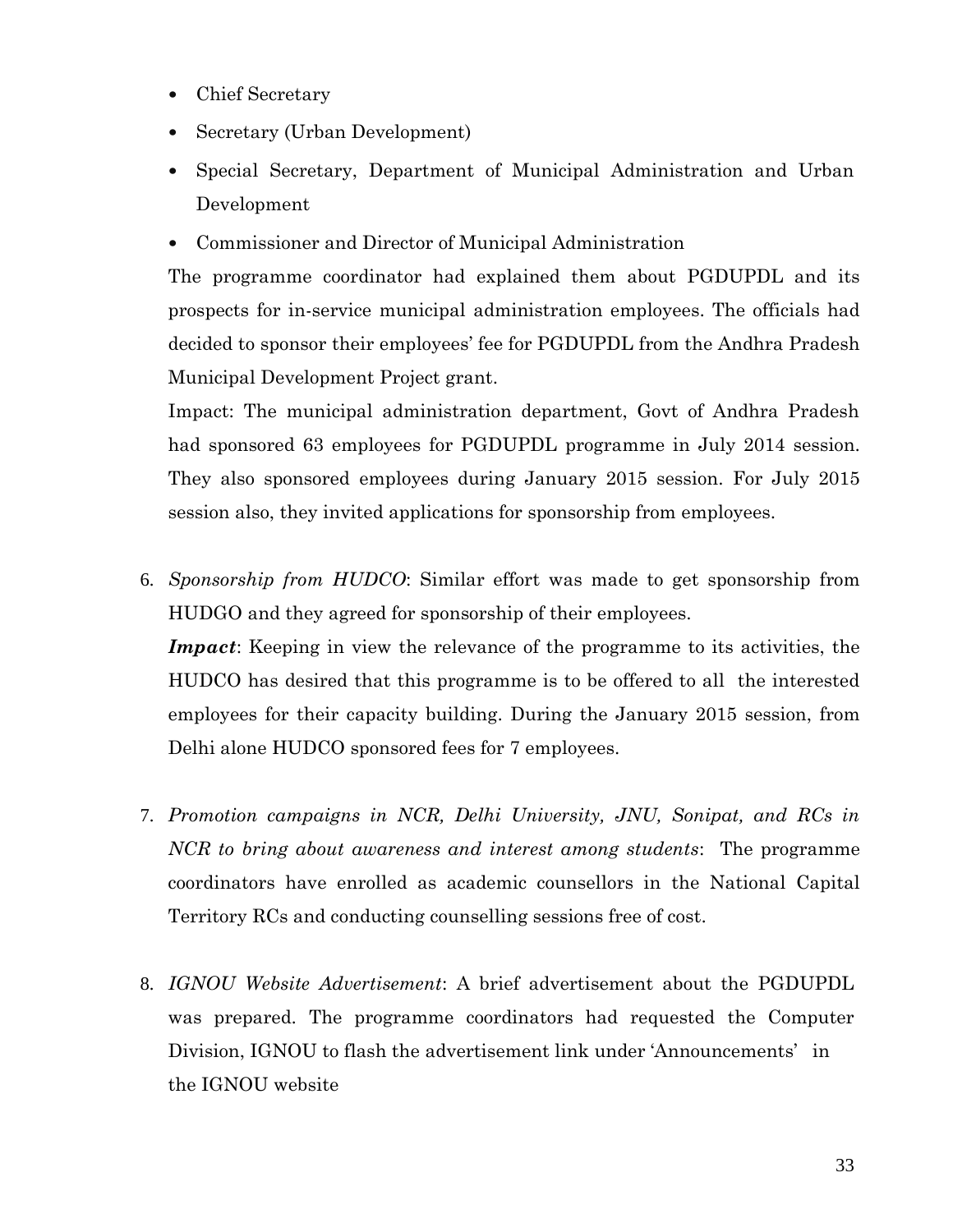*Impact*: This had attracted the attention of several IGNOU website visitors. The programme coordinators used to receive a large number of phone calls, e-mails requesting further details about programme.

### **C. Student Support Services**

l. *Continuous interaction with Students*: Once the admissions were closed for July 2014 session, the e-mails of PGDUPDL students have been collected from the Student Registration Division. A welcome letter was sent through e-mail to all the students on l7th September 2014 with details on the PGDUPDL programme, teaching-learning process in IGNOU, self learning material, audio-video and IRC programmes. The soft copies of the programme guide and assignments were also attached with the email for ready reference. A similar communication was sent to all January 201 5 session admitted students as well. A separate e-mail was sent to 120 out of 636 students who opted for elective project work-MEDSP-045. This e-mail includes guidelines on project work and project work handbook soft copy.

Impact: A sense of academic relation and care was established between programme coordinators and students with this welcome e-mail, which continued further through Google group.

2. *PGDUPDL Google Group*: For continuous interaction between programme coordinators and learners, as well as to promote lateral interaction among learners, a Google group was created ([pgdupdl@googlegroups.com](mailto:pgdupdl@googlegroups.com)). Several hundred e-mails were exchanged between (a) programme coordinators and learners, and (b) between the learners on academic support.

*Impact*: Collaborative learning occurs when learners are actively engaged where learning-takes place through explicit or implicit collaborative efforts. Google group is an easy way to send communication to all students. Also this group helped in collaborative learning by the students. Time to time reminders was sent to the students about submission of assignments and term end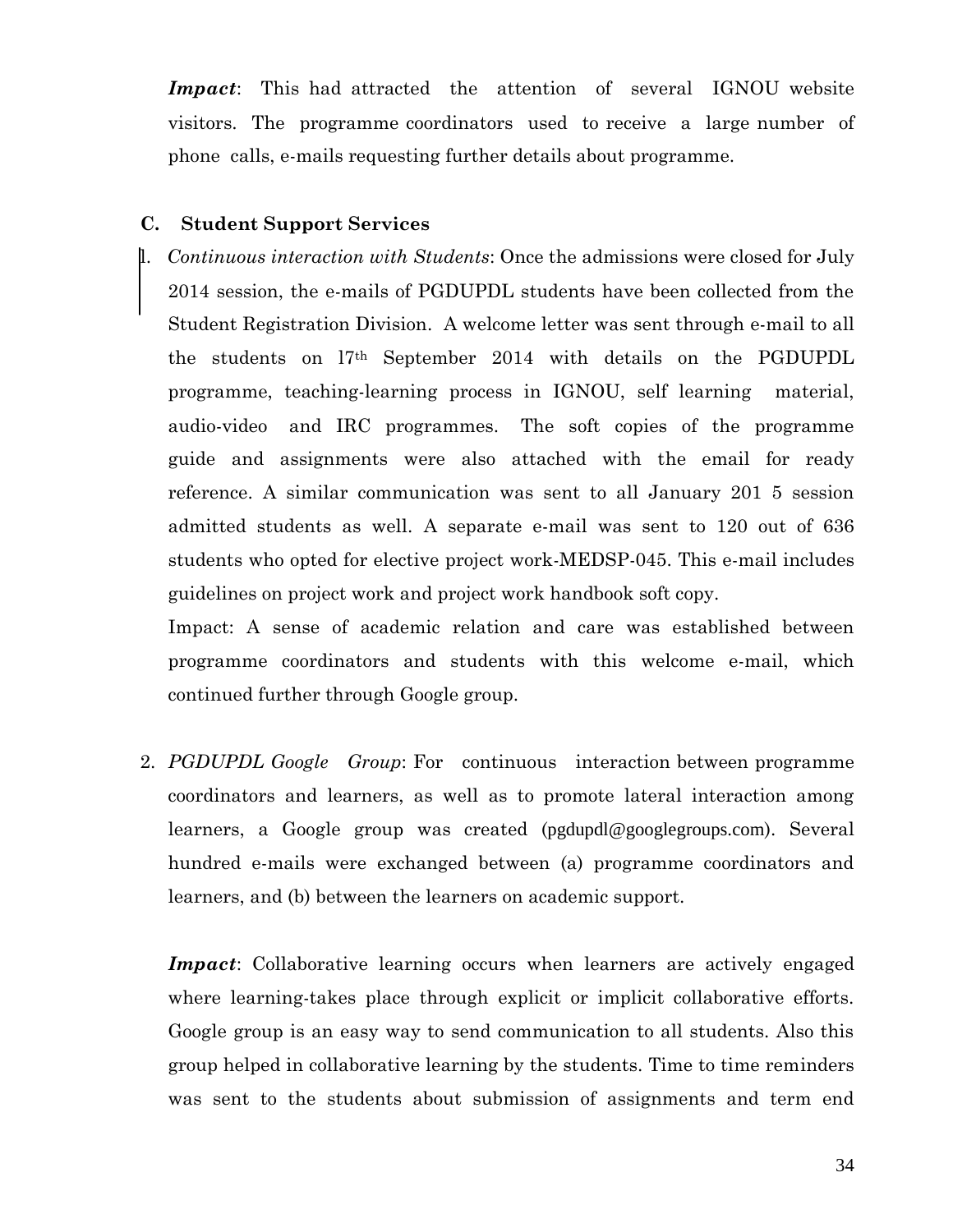examination forms. This has increased the overall turn-out in the June 2015 TEE as per the details given below.

| PGDUPDL Students - July 2014 Batch |                   |                |                  |
|------------------------------------|-------------------|----------------|------------------|
| <b>July 2014</b>                   | Students appeared | No of students | Pass-out % (out) |
| Enrolment                          | in the TEE June   | passed         | of $636$         |
| 636                                | 209               | 197            | 31%              |

The average pass-out rates of ODL students reported in literature was 8.85 % (Reddy,M.V.L. 2002, *Indian Journal of Open Learning*, 11(1), 117-121); a pass-out rate that is significant, which can be attributed to the overall student support activities and facilitation in an innovative way.

### **Scalability of the Innovation**

Scalability involves successful adaptation of PGDUPD model in other new ODL programmes. The other new ODL programmes can easily adopt PGDUPDL model as it would not require any resources other than programme coordinators' time, dedication and internet facility. As pointed-out by one of the Senior Regional Director through e-mail, if programme coordinators put some additional efforts, the innovation can be scaled-up in other new ODL programmes as well.

### **Sustainability of the Innovation**

The sustainability of PGDUPDL programme promotion and support service model depends on the following factors :

1. *Continuation of Group/Team Work*: Group productivity laws predict that the actual productivity is equal to potential productivity minus losses owing to faulty process. This faulty process is the tendency of groups to become less productive due to Coordination Losses (lack of simultaneous group efforts) and Social Loafing (tendency of people not to work so hard when they are in groups). The model will be sustainable if the programme coordinators minimize the faulty process by division and identification of PGDUPDL work,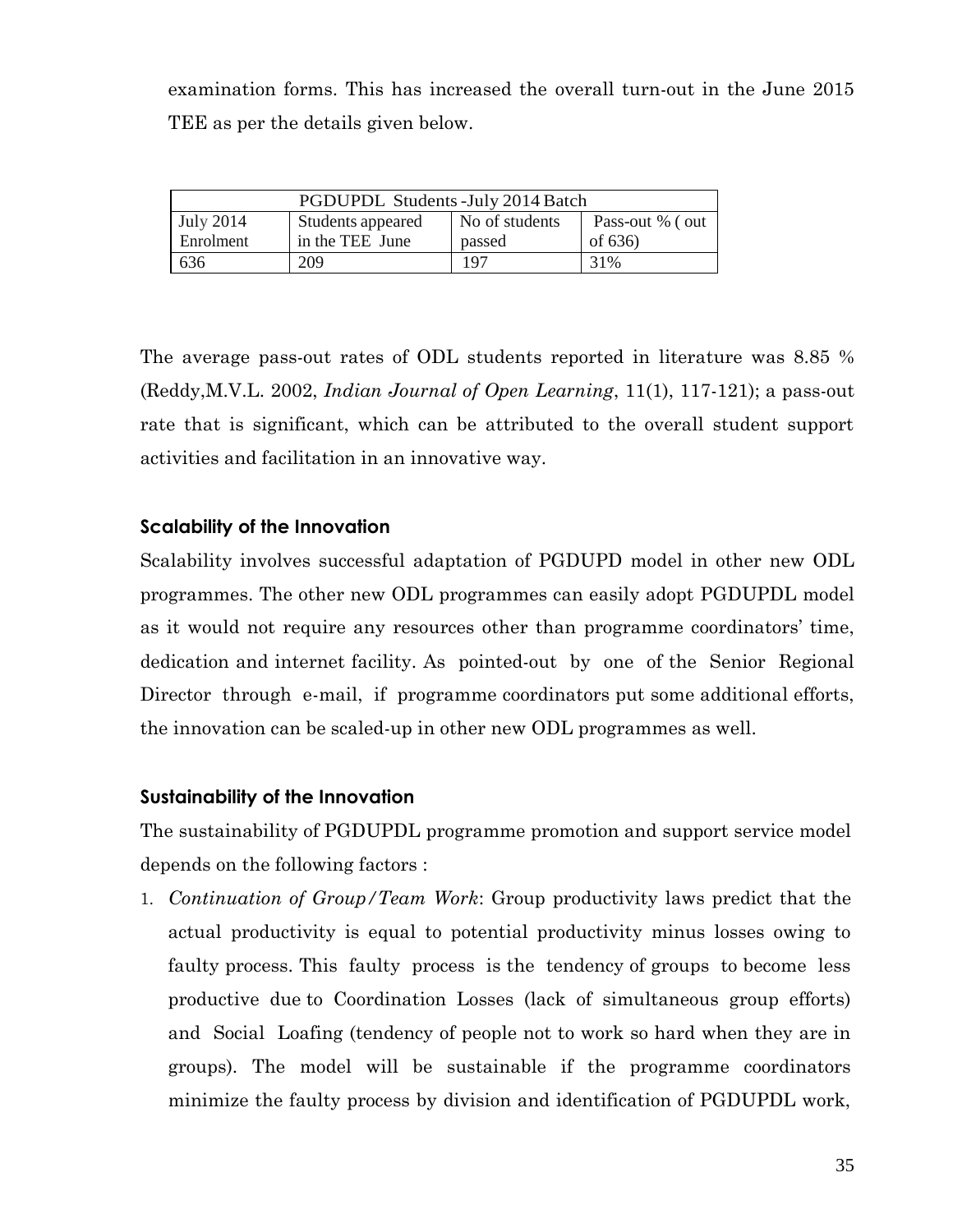frequent evaluation of involvement, trust in team members, and personal responsibility.

2. *Self Sustainability*: In order to be self sustainable, the model needs to be promoted until a sufficient number of PGDUPDL learners are admitted/ passed-out across the country. This sufficient number of learners is called 'critical mass' in social dynamics under the Diffusion of innovations Theory. When critical mass is reached, the rate of admissions into PGDUPDL becomes self-sustaining and attracts further admissions without the efforts of programme coordinators. The Programme Coordinators are planning to scaleup the PG Diploma into Masters in Urban Development. When the Masters programme launched, this critical mass will become primary target group and would likely have takers.

### **Alignment with the concept of ODL system**

The innovation described above is in ODL system only.

### **Highlight**

The team entered into ODL system in 2009 and quickly adopted to the system. They were the first to launch ODL programmes among the new schools. They worked as a team improve efficiency and bring innovation in programme development, promotion and student support facilitation. This approach also addressed the requirements of multi-disciplinary components of the programme. The success of the programme not only in terms of the enrolment, but also the pass-out rate demonstrates the efficiency of the model. The team implemented successfully a zero cost, sustainable, scalable and innovative programme promotion and student support facilitation model by utilizing simple technologies.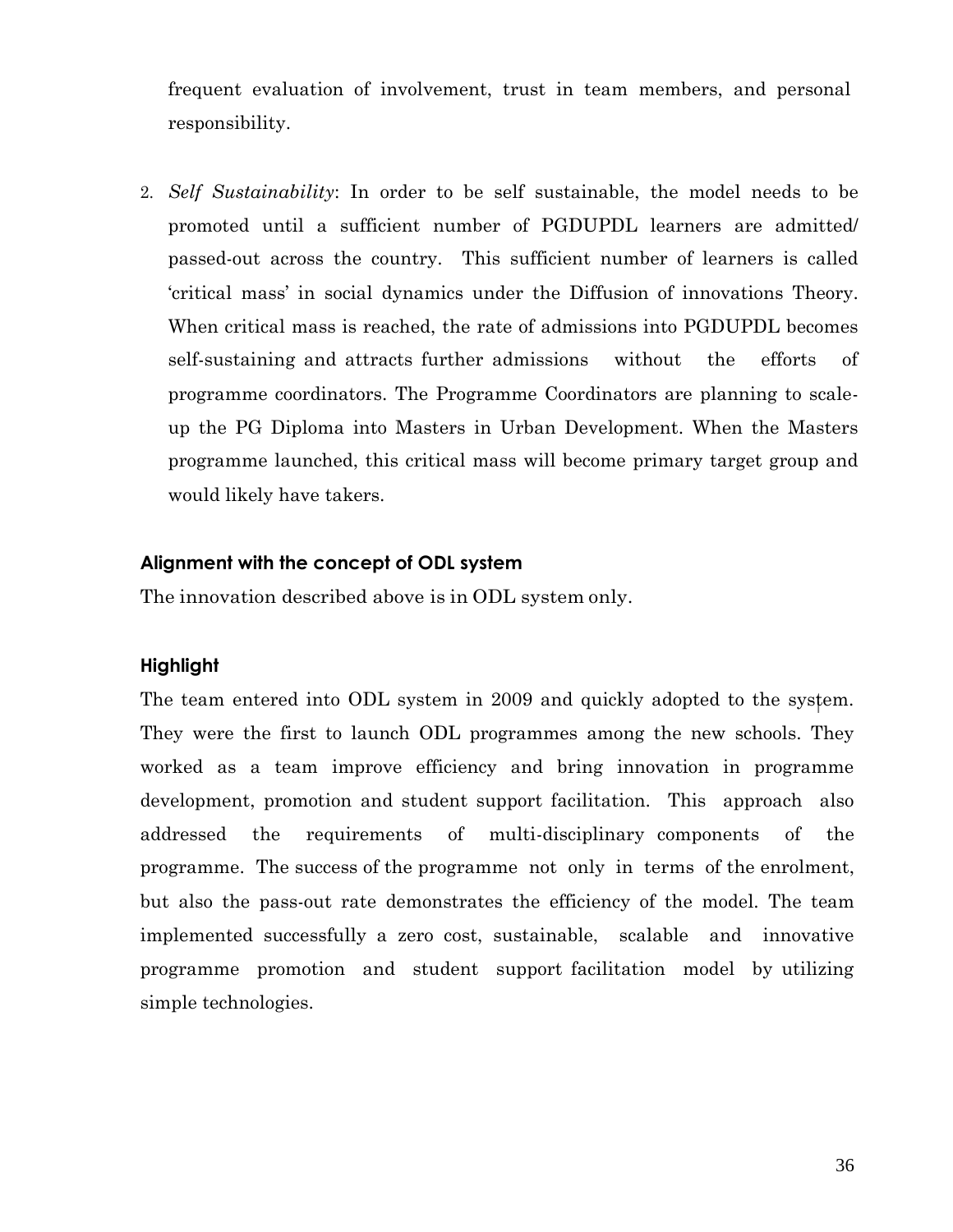### *Annexure I*

### **Proforma**

### **Indira Gandhi National Open University National Centre for Innovations in Distance Education**

*Application Form for -'Gold Medal' for Innovation in Open and Distance Education~2015*

| 1. |                                                                                                                   |
|----|-------------------------------------------------------------------------------------------------------------------|
| 2. |                                                                                                                   |
|    | 3. Applicant contact information:                                                                                 |
|    |                                                                                                                   |
|    |                                                                                                                   |
|    |                                                                                                                   |
| 4. | <b>Team members</b> (include Name, Department & Email address):                                                   |
|    |                                                                                                                   |
| 5. |                                                                                                                   |
|    | <b>Innovation title:</b>                                                                                          |
|    |                                                                                                                   |
| 6. | Area in which Award is claimed:                                                                                   |
|    | Programme Development<br>Instructional Design & Delivery                                                          |
|    | Learner Support<br>Examination & Evaluation                                                                       |
|    | <b>Administrative Facilitation</b><br>Monitoring & Feedback                                                       |
|    | Supporting Convergence and Conversion of Subsystems                                                               |
|    |                                                                                                                   |
|    | 7. Brief summary of the Innovation ( <i>Max 100 words</i> ):                                                      |
|    |                                                                                                                   |
|    |                                                                                                                   |
|    | *Please enclose necessary evidence in support of your claim and support material that substantiates your evidence |

### **8. Technological Features of the Innovation**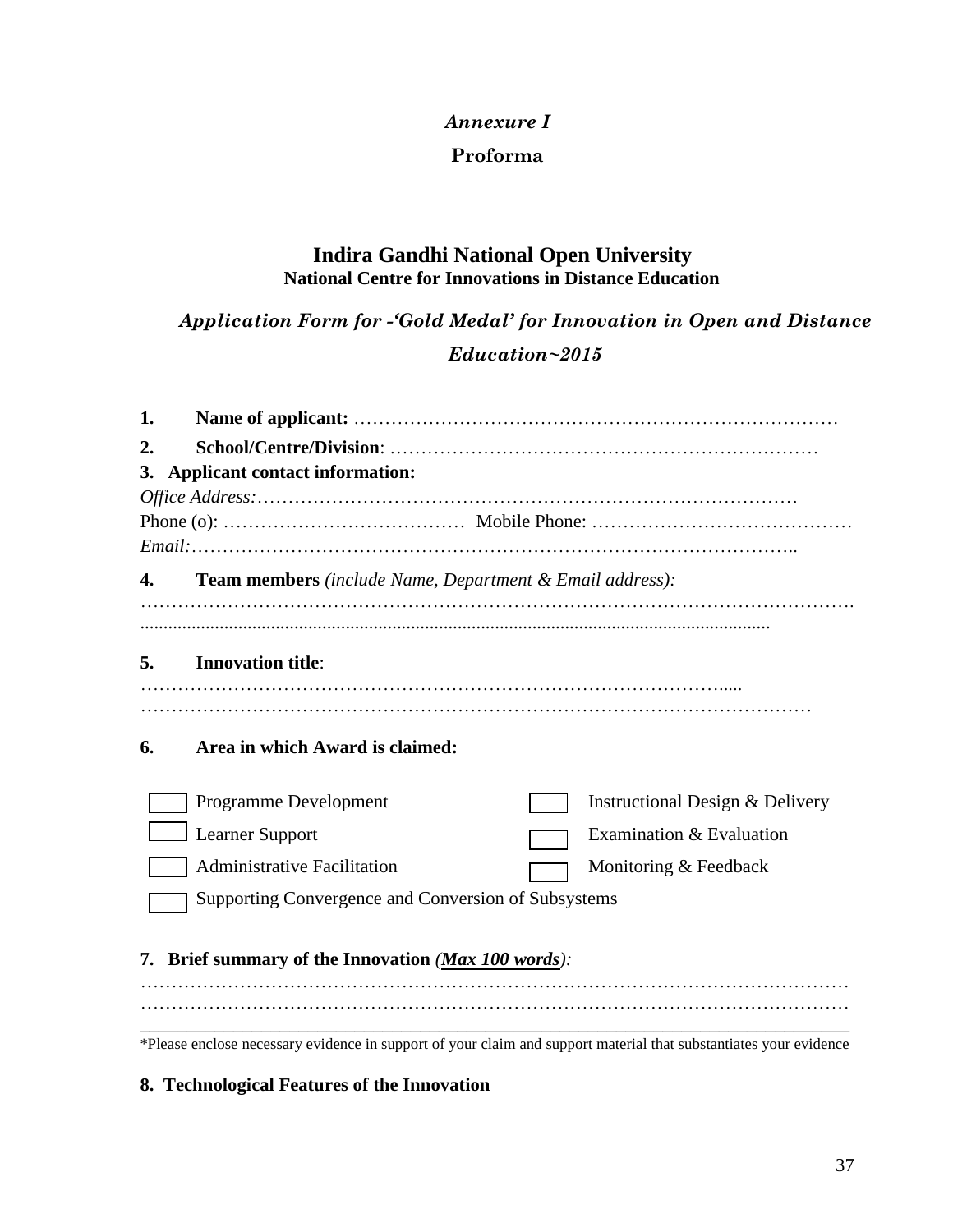**9. Creative Breakthrough** (Outline the salient features of the innovation) 10. Implementation and Impact: (Please indicate how the innovation is implemented and what impact your innovation has or going to have on the ODL system.) 11. Scalability of the Innovation 12. Sustainability of the Innovation 13. Alignment with the concept of ODL system: 14. Did you apply for this Award earlier? If yes, indicate specific progress/advancement since last submission to Innovation Awards (If applicable): 15. Explain in about 100-200 words why you think you qualify for this award. 

16. Signatures: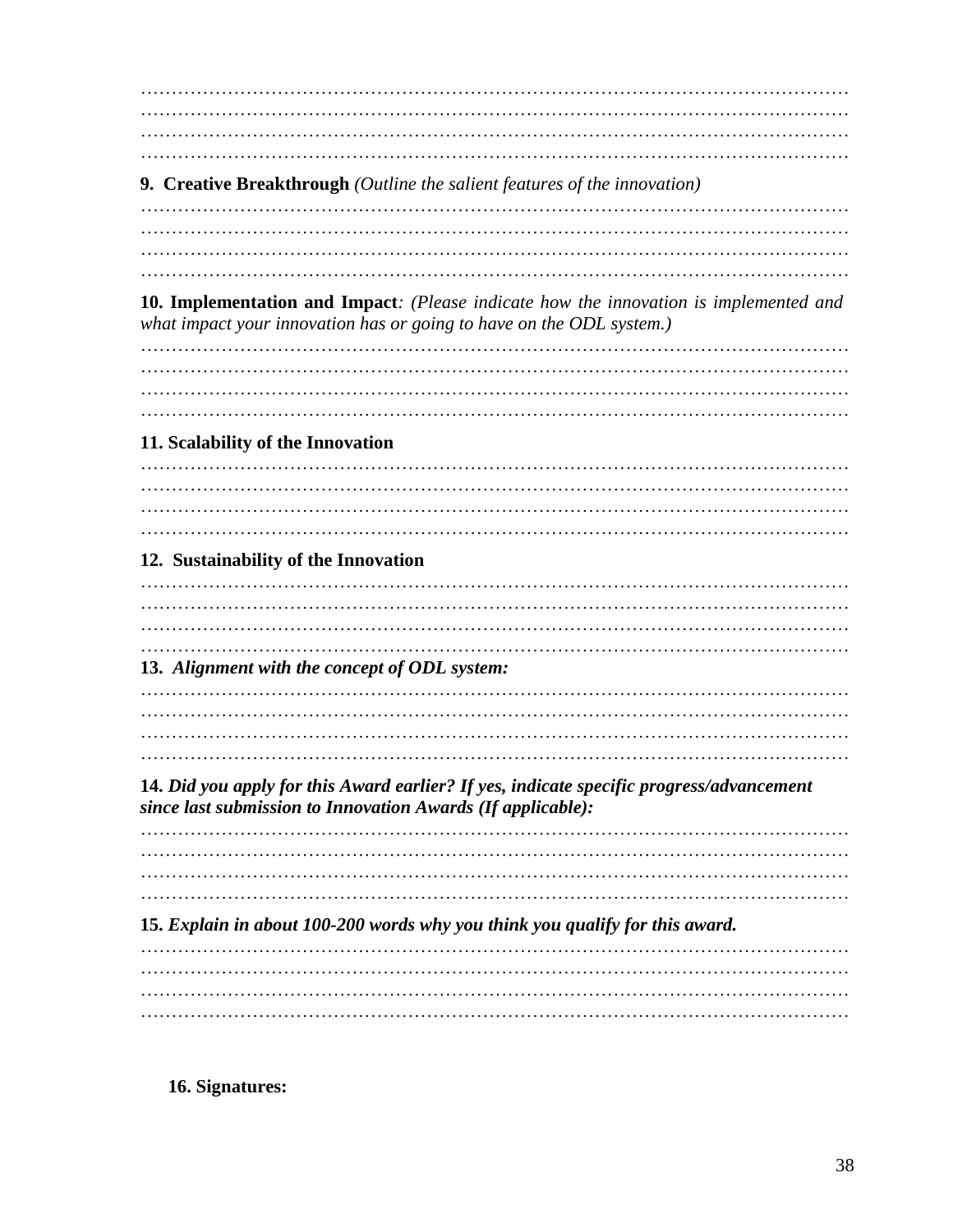I confirm that:

- Information presented here is **not confidential**
- $\Box$  The work submitted is our original work,
- $\Box$  Members of the innovation team and our institution, have been consulted, and agree, to this submission.

| Applicant (name)                 | Applicant (signature)                 |
|----------------------------------|---------------------------------------|
|                                  |                                       |
|                                  | Date:                                 |
| Director/Head of Division (name) | Director/Head of Division (signature) |
|                                  | Date:                                 |

Please forward **FIVE** hard copies of the application and supporting materials to the Director, NCIDE, G-Block, Zakir Hussain Bhawan, New Academic Complex, IGNOU, Maidan Garhi, New Delhi – 110068 by **30th July, 2015.** You may also send softcopies of the application at **ncide@ignou.ac.in** 

**If you have any questions please call 011-29536413 or email [ncide@ignou.ac.in](mailto:ncide@ignou.ac.in)**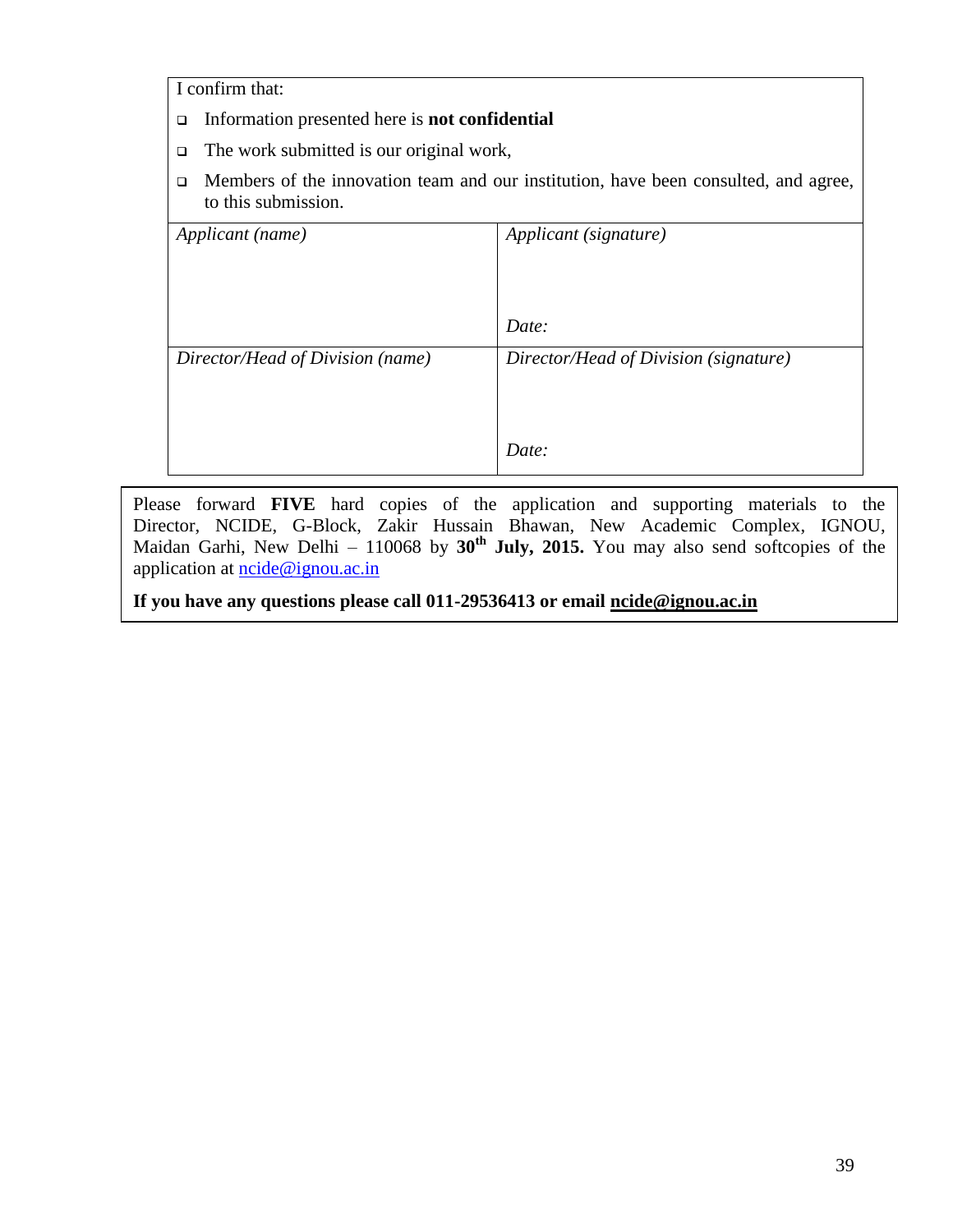## *Annexure II*

### **LIST OF OTHER NOMINATIONS RECEIVED WITH BRIEF INFORMATION**

| S.No. | Name/Institute                                                                                                                                                                        | Summary                                                                                                                                                                                                                                                                                                                                                                                                                                                                                                                                                                                                                                                                                                                                                                                                                                                                                                                                                                                                                                                                                                                                                                                 |
|-------|---------------------------------------------------------------------------------------------------------------------------------------------------------------------------------------|-----------------------------------------------------------------------------------------------------------------------------------------------------------------------------------------------------------------------------------------------------------------------------------------------------------------------------------------------------------------------------------------------------------------------------------------------------------------------------------------------------------------------------------------------------------------------------------------------------------------------------------------------------------------------------------------------------------------------------------------------------------------------------------------------------------------------------------------------------------------------------------------------------------------------------------------------------------------------------------------------------------------------------------------------------------------------------------------------------------------------------------------------------------------------------------------|
|       | <b>Programme Development</b>                                                                                                                                                          |                                                                                                                                                                                                                                                                                                                                                                                                                                                                                                                                                                                                                                                                                                                                                                                                                                                                                                                                                                                                                                                                                                                                                                                         |
| 1.    | Dr. Deepanwita Srivastava, School<br>of Foreign Languages (SOFL),<br>Room No. 06, Block 15-D, SOFL,<br>IGNOU Maidan Garhi, New Delhi.                                                 | The Certificate Programme in French<br>$\bullet$<br>was<br>launched with support from the Embassy of France<br>and experts from other Indian Universities apart<br>from the in-house team at IGNOU. This is the first<br>model for French language to be put into practice<br>through the ODL teaching/learning mode.<br>The material developed and instructional design<br>perform a dual task of<br>• Addressing needs of the Indian learners having a<br>unique linguistic repertoire, and<br>Establishing international standards of French<br>Language teaching/learning as laid down by the<br>Common European Framework of Reference for<br>Languages (CEFR) on the one hand and the UGC<br>on the other.<br>• The material prepared is a Trilingual one with<br>French, Hindi and English where learners have<br>options of using Self Learning Material prepared<br>either in Hindi or the English medium that<br>combines<br>inclusivity<br>innovation,<br>and<br>communicative competence.<br>• Creative pedagogical techniques taking cognizance<br>of learners' resources in terms of Learner Profile,<br>Prior Cognitive Knowledge and Linguistic/cultural<br>background. |
| 2.    | Prof. Rampelli Satyanarayana<br><b>Staff Training Research Institute in</b><br><b>Distance Education (STRIDE)</b><br>Room No. 15, Block-16, Prof. G.<br>Ram Reddy Block, IGNOU Campus | It is a theoretical perspective of Open Distance<br>Education in comparison with face-to-face education<br>drawn from the Indian mythology. It is an analogy and<br>an explanation the situation at learner centred and<br>teacher centred education.<br>The first way can be compared to Learner Centred<br>Education, otherwide understood as self learning. In<br>Sanskrit it is called 'Markataka Kishora Nyaya'. In<br>Sanskrit the meaning of Markataka Kishora Nyaya is:<br>Markataka means Monkey. Kishora/Suta means kid<br>(son/daughter). Nyaya means Justice.                                                                                                                                                                                                                                                                                                                                                                                                                                                                                                                                                                                                               |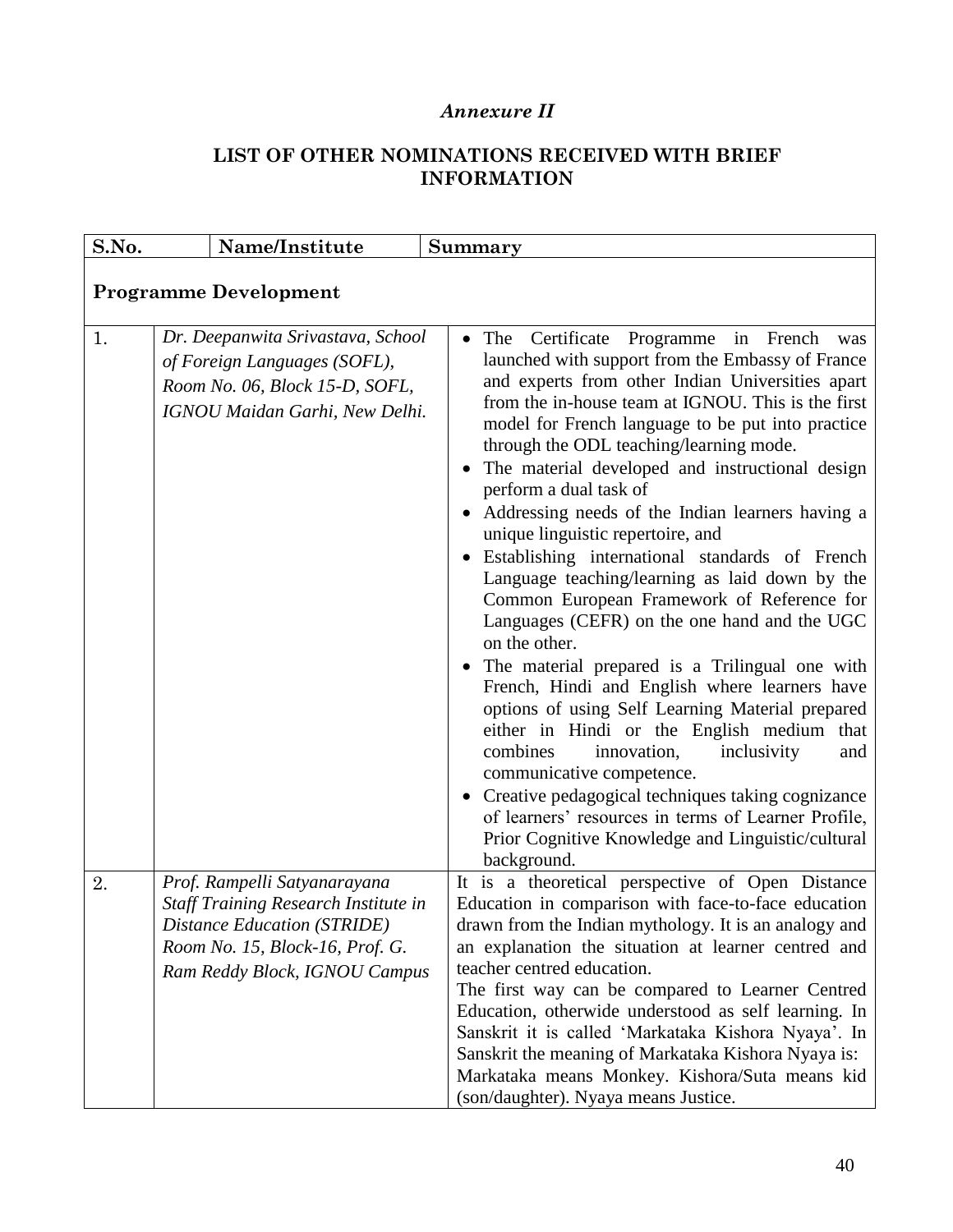|    |                                                                                                                                                                                                       | To sum up MARKATA KISHORA/SUTA NYAYA<br>means monkey's justice towards her kid or (her baby<br>monkeys). Here the mother monkey does not protect<br>her kids, but the kids protect themselves by clinging<br>onto the belly of their mother. This can be compared<br>as self/independent learning, which is closer to Open<br>and Distance Learning.<br>The second way is 'Teacher Centric Education' which<br>can be compared to face-to-face education/learning. In<br>Sanskrit it is called Marjala Kishora/Suta Nyaya. The<br>meaning of Marjala Kishora/Suta Nyaya means:<br>Marjala means Cat. Kisora/Suta<br>kid-<br>means<br>son/daughter. Nyaya means Justice. To sum up,<br>Marjala kishora/Suta Nyaya means 'Cat's justice<br>towards her kid' or (Cat's justice towards her baby<br>Cat), where in the mother Cat protects and trains her<br>kid by shifting the kitten from house to house. Here,<br>the kid is protected and trained by the mother Cat by<br>taking kitten in her mouth. This situation can be |
|----|-------------------------------------------------------------------------------------------------------------------------------------------------------------------------------------------------------|------------------------------------------------------------------------------------------------------------------------------------------------------------------------------------------------------------------------------------------------------------------------------------------------------------------------------------------------------------------------------------------------------------------------------------------------------------------------------------------------------------------------------------------------------------------------------------------------------------------------------------------------------------------------------------------------------------------------------------------------------------------------------------------------------------------------------------------------------------------------------------------------------------------------------------------------------------------------------------------------------------------------------|
|    |                                                                                                                                                                                                       | compared as teacher aided learning, which is closer to<br>face-to-face Education/Learning.                                                                                                                                                                                                                                                                                                                                                                                                                                                                                                                                                                                                                                                                                                                                                                                                                                                                                                                                   |
|    | Learner support                                                                                                                                                                                       |                                                                                                                                                                                                                                                                                                                                                                                                                                                                                                                                                                                                                                                                                                                                                                                                                                                                                                                                                                                                                              |
| 3. | Dr. Sanjay Kant Prasad and Mr.<br>Santosh Kumar Pandyan<br><b>National Centre for Disability</b><br>Studies, G Block, New Academic<br>Complex, IGNOU and Electronic<br>Media Production Centre, IGNOU | • A video in Sign Language on IGNOU for persons<br>with disabilities.<br>• Provides<br>information<br>IGNOU's<br>about<br>establishment, its aims and objectives, features,<br>facilities, enrolment process, programmes offered<br>etc.<br>• Contains Frequently Asked Questions (FAQs)<br>about admission procedure and related queries with<br>answers.<br>· Not only useful for persons with hearing<br>impairment but also for the persons with visual<br>impairment and other disabilities.                                                                                                                                                                                                                                                                                                                                                                                                                                                                                                                            |
| 4. | Dr. Umesh Chandra Pandey and<br>Mr. Satish Patel<br><b>IGNOU Regional Centre Bhopal</b><br>(Madhya Pradesh)<br>12, Arera Hills Near Old Jail,<br>Bhopal, Madhya Pradesh                               | The interventions in the villages of Khandwa (Madhya<br>Pradesh) through village panchayat have unfolded the<br>new possibilities. The response in the pilot experiment<br>has shown that the village panchayats if properly<br>sensitized, can prove to be powerful instrument to<br>sensitize the people. The villagers have much greater<br>trust on panchayat members rather than any outside<br>agency persuading them to take admission. They are<br>more receptive to them as functionaries of Panchayats<br>meet them on day to day basis, speak the same                                                                                                                                                                                                                                                                                                                                                                                                                                                            |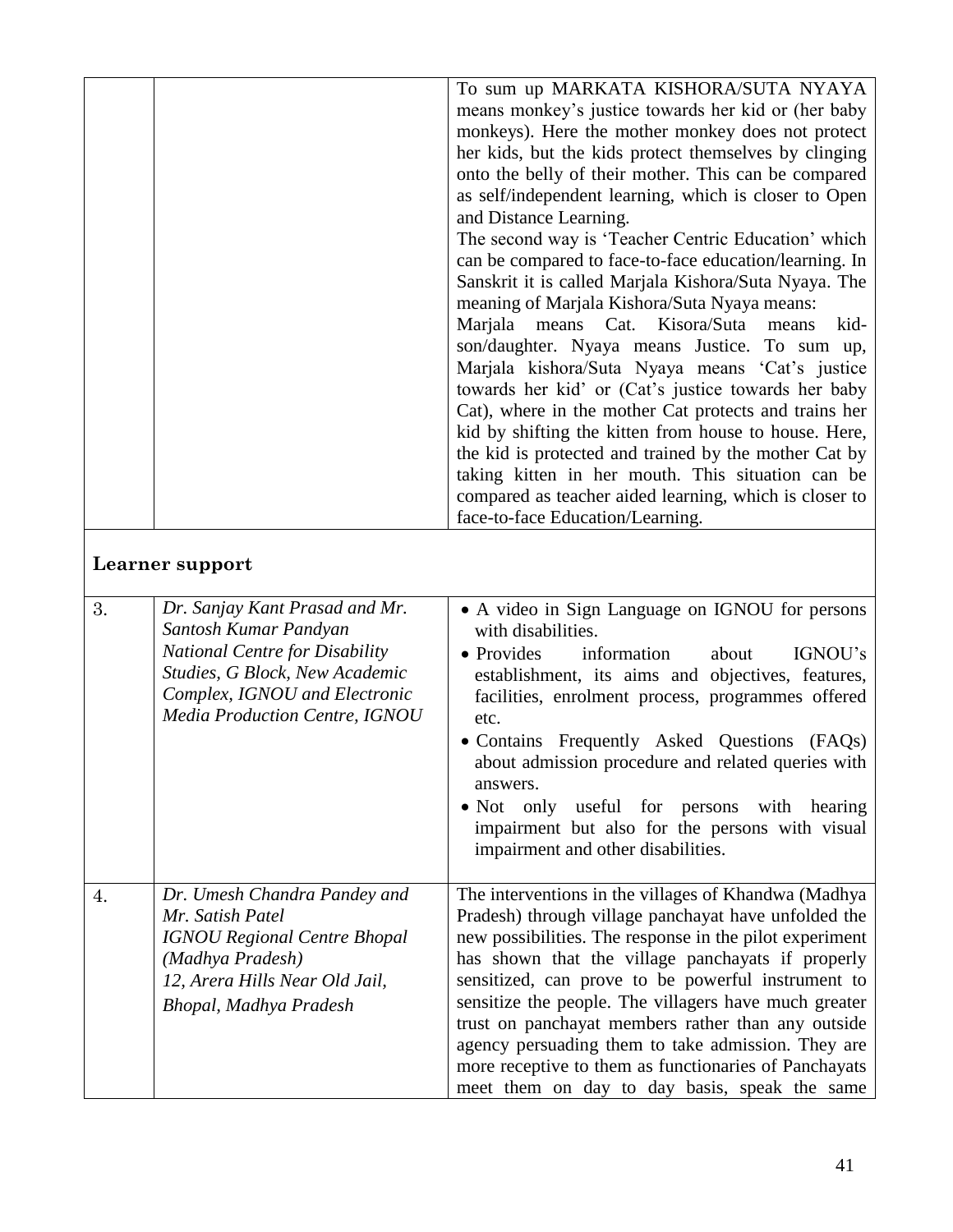|                                |                                                                                                | language and are drawn from same community<br>setting.                                                                                                                                                                                                                                                                                                                                                                                                                                                                                                   |
|--------------------------------|------------------------------------------------------------------------------------------------|----------------------------------------------------------------------------------------------------------------------------------------------------------------------------------------------------------------------------------------------------------------------------------------------------------------------------------------------------------------------------------------------------------------------------------------------------------------------------------------------------------------------------------------------------------|
| <b>Monitoring and feedback</b> |                                                                                                |                                                                                                                                                                                                                                                                                                                                                                                                                                                                                                                                                          |
| 5.                             | Ms. Neerja Sood, Assistant<br>Professor, School f Health Sciences,<br><b>IGNOU</b> , New Delhi | The Certificate in Diabetes Care for Community<br>Worker (CDCW) Programme was offered by SOHS<br>from 2009. To review the programme after five years,<br>it was essential to monitor the implementation and<br>receive feedback from the stakeholders. It was<br>observed that monitoring outside Delhi was not<br>feasible due to cost and time constraints.<br>Therefore a unique monitoring format was designed,<br>which included the key questions, feedback from<br>stakeholders, and the use of ICT tools to reduce cost<br>and time constraints. |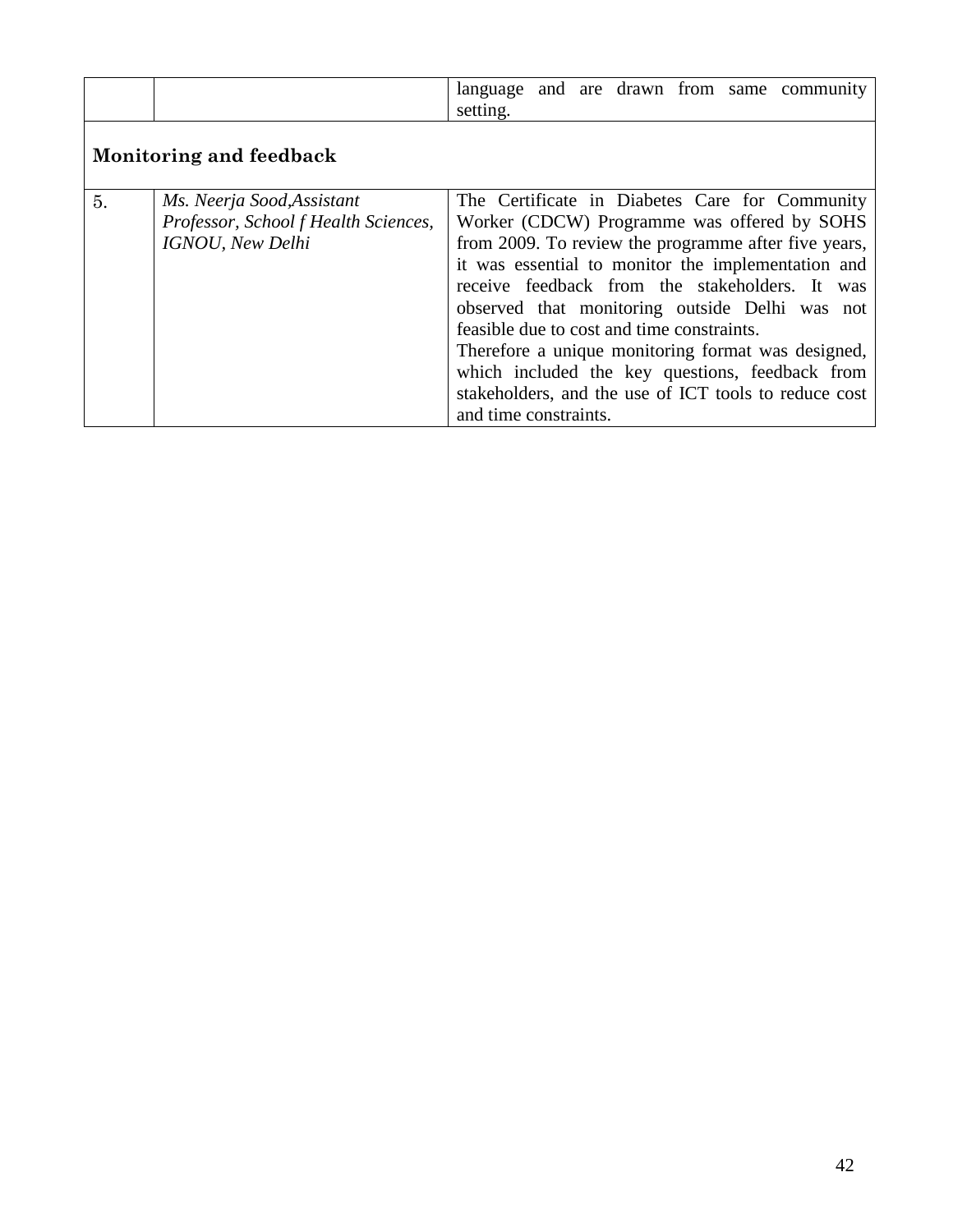### **Annexure III**

### **NAMES AND ADDRESSES OF THE GOLD MEDALISTS AND THE CONTENDERS**

### **1. Innovation area:** Programme development

**Rank:** 1st among 8 entries.

**Name and address:** *Prof. Anu Aneja, Dr. Nilima Srivastava, Dr. Himadri Roy,* 

*Dr. Smita M Patil and Dr. Sunita Dhal* School of Gender and Development Studies, Block 15B Ground Floor, New Academic Building, Indira Gandhi National Open University, Maidan Garhi, New Delhi – 110068, India  $\blacksquare$  +91-011-29571611, 64788934  $\overline{\phantom{a}}$  sogds@ignou.ac.in

**2. Innovation area:** Instructional Design

**Rank:** 2nd among 8 entries.

**Name and address:** *Mr. Ravi Ayyagari, Arif Hasan Naqvi, Virendra Chhikara, R. Sekhar, and Amitosh Dubey*

> Electronic Media Production Centre Indira Gandhi National Open University, Maidan Garhi, New Delhi-110068, India Ph. 91-011- 29532163/ 29532164/ 29533065

**3. Innovation area:** Programme development

**Rank:** 3rd among 8entries.

**Name and address:** *Dr. P.V.K. Sasidhar, Dr. Nehal A Farooquee and* 

*Prof. B.K. Pattanaik* School of Extension and Development Studies Block-15-F Indira Gandhi National Open University, Maidan Garhi, New Delhi – 110068, India  $+91-+91-011-29571664,1662,1665$ 

 $\boxtimes$  soeds@ignou.ac.in